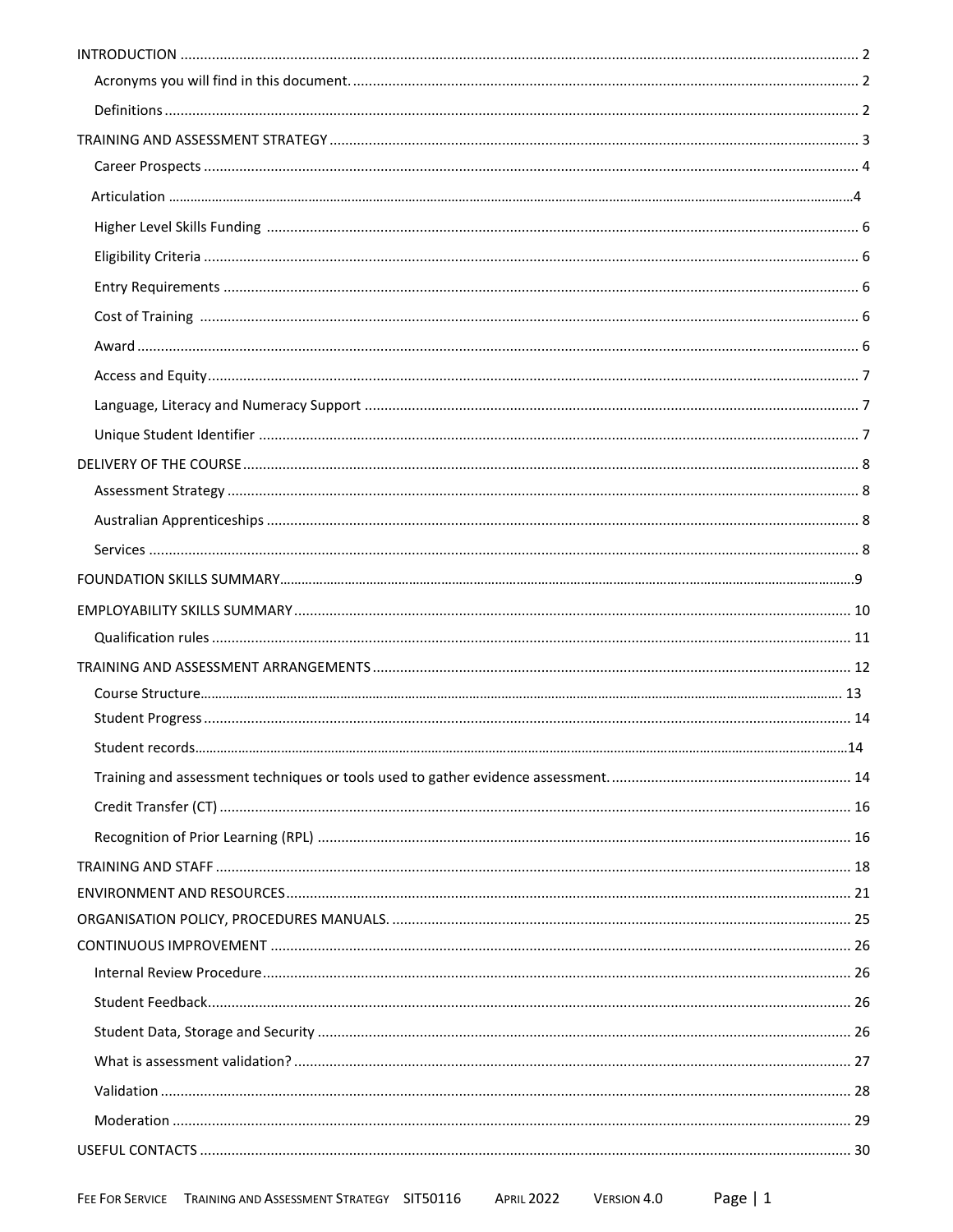## INTRODUCTION

## Acronyms you will find in this document.

| AcronymDefinition |                                                                                              |
|-------------------|----------------------------------------------------------------------------------------------|
| <b>ACPET</b>      | Australian Council for Private Education & Training                                          |
| <b>AQF</b>        | <b>Australian Quality Framework</b>                                                          |
| ASQA              | <b>Australian Skills Quality Authority</b>                                                   |
| <b>AVETMISS</b>   | Australian Vocational Education and Training Management Information<br>Statistical Standard. |
| СT                | <b>Credit Transfer</b>                                                                       |
| <b>CTC</b>        | <b>Careers Training Centre</b>                                                               |
| <b>HLS</b>        | Higher Level Skills Funding                                                                  |
| <b>NVR</b>        | National VET Regulator                                                                       |
| <b>QID</b>        | <b>Quality Indicator Data</b>                                                                |
| <b>RPL</b>        | <b>Recognition of Prior Learning</b>                                                         |
| <b>RTO</b>        | <b>Registered Training Organisation</b>                                                      |
| <b>VET</b>        | <b>Vocational Education and Training</b>                                                     |
| The Act           | National Vocational Education and Training Regulator Act 2011                                |
| The Standards     | Standards for Registered Training Organisations (RTOs) 2015                                  |
| <b>USI</b>        | Unique Student Identifier                                                                    |

### Definitions

Training and assessment strategy means a framework that guides the learning requirements and the teaching, training and assessment arrangements of a VET qualification. It is the document that outlines the macro-level requirements of the learning and assessment process.<sup>1</sup>

Assessment means the process of collecting evidence and making judgements on whether competency has been achieved, to confirm that an individual can perform to the standard expected in the workplace. This is expressed by the relevant endorsed industry/enterprise competency standards of a Training Package or by the learning outcomes of a VET accredited course.<sup>1</sup>

<sup>&</sup>lt;sup>1</sup> Source: Standards for Registered Training Organisations (RTOs) 2015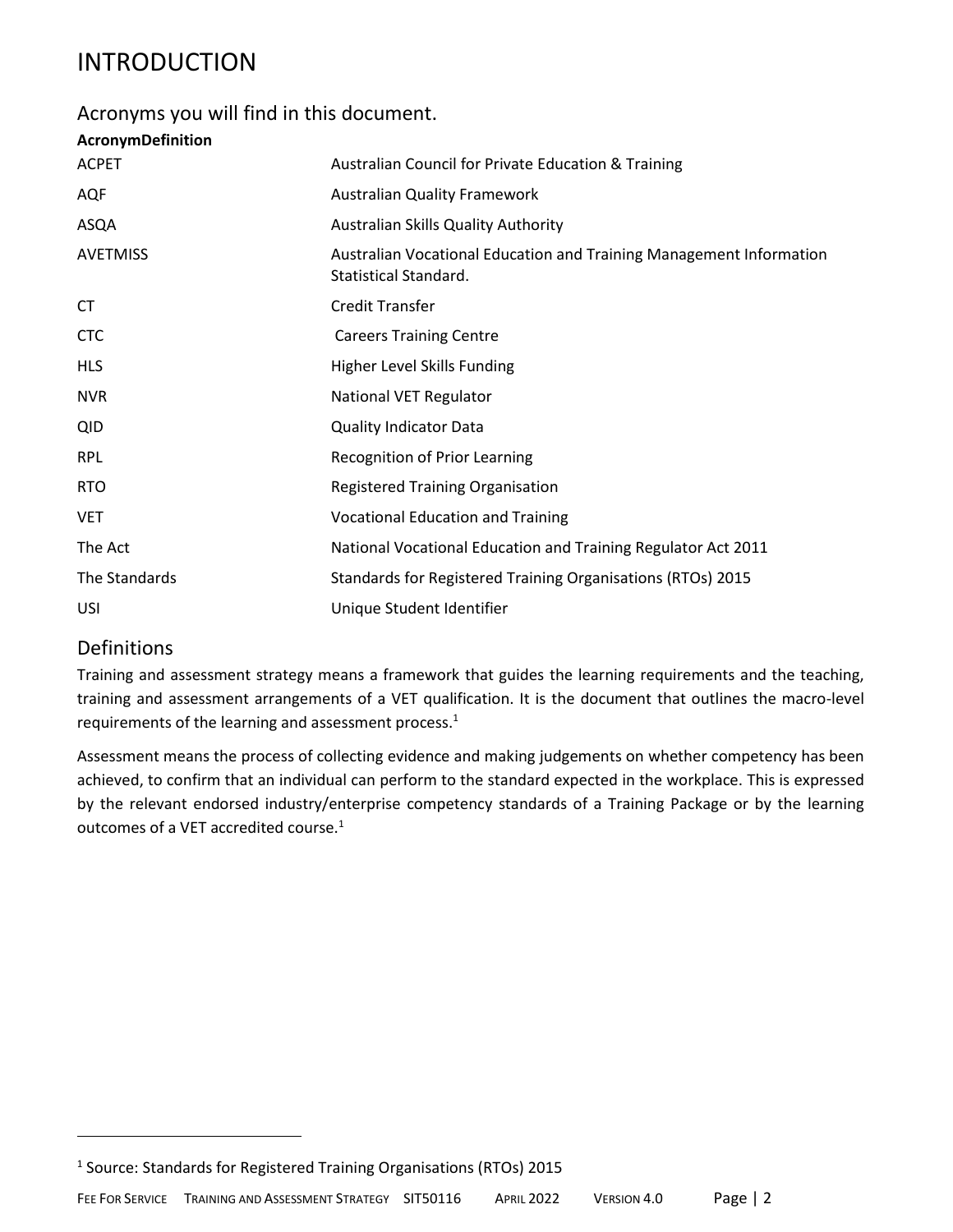## TRAINING AND ASSESSMENT STRATEGY

| Code:                           | SIT50116 | Title:                 | Diploma of Travel & Tourism Management                 |         |
|---------------------------------|----------|------------------------|--------------------------------------------------------|---------|
| Release:                        |          | <b>Release status:</b> | Current   Usage recommendation:                        | Current |
| <b>Parent training package:</b> |          |                        | SIT - Tourism, Travel and Hospitality Training Package |         |

Tourism is defined as travel away from the traveller's normal place of work and residence and is much more than just leisure travel. It encompasses travel for a range of reasons, such as business, festivals and events, health, education and religion. It includes both domestic and international travel and involves the consumption of a wide range of goods and services provided by, for example, transport and tour operators, travel agencies, accommodation providers such as holiday parks and resorts, theme parks and attractions, tour guides, sporting, entertainment and arts venues, museums and historical sites, restaurants, cafes, and clubs. Increasingly, tourism operators are choosing to operate specialised tourism products, terms such as 'wine tourism', 'cultural tourism' and 'ecotourism' are regularly used.

Tourism's contribution to the Australian economy is measured by the ABS Australian Tourism Satellite Account and incorporates statistics on many areas of hospitality provision. The latest statistics available relate to 2004/5 and the following snapshots from the account show the importance of the industry's contribution:

- A total of \$75 billion worth of Australian goods and services were consumed by tourists, some 5.4 million international visitors consumed \$18.3 billion worth of Australian goods and services; 24% of tourism consumption
- Domestic tourists consumed \$56.4 billion worth of Australian goods and services; 76% of tourism consumption
- Tourism accounted for almost \$32 billion of Australia's total gross domestic product (GDP)
- international tourism exports contributed 11.1% of total exports of goods and services, greater than those of coal, iron, steel and non-ferrous metals combined
- There were 4.6 million Australian resident departures for travel to international destinations
- The tourism industry directly employed 550,100 persons, representing 5.6 % of all employment, with retail trade, accommodation and restaurants accounting for half of the employment generated by tourism.

Hospitality is commonly defined as the provision of food, beverage, catering, gaming and accommodation services for the consumer who may be a tourist or a local resident. Whereas accommodation providers are more clearly part of the tourism industry, other hospitality businesses such as restaurants, cafes, and clubs are found in disparate locations and, accordingly, the clientele varies. Clearly, there are some areas where tourists provide the main custom for these hospitality providers, for example, in major tourist destinations and in tourist precincts.

This qualification provides the skills and knowledge for an individual to be competent in a defined range of basic tourism technical skills. Work would be undertaken in an office environment where the planning of tourism products and services takes place, in the field where tourism products are delivered or a combination of both. The field includes any destination, local or regional area, tourist precinct, site, attraction or onboard form of transportation.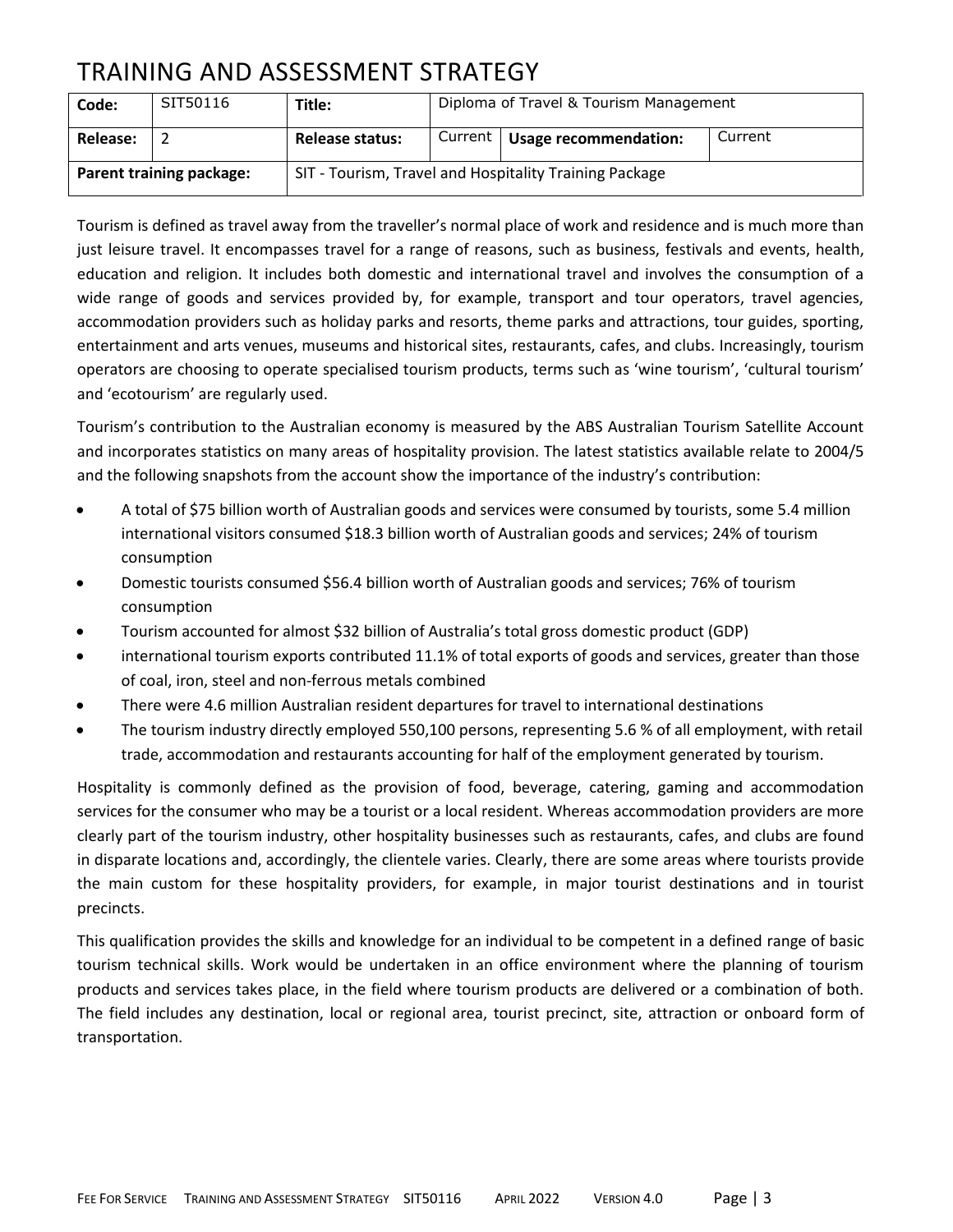#### Career Prospects

This qualification reflects the role of highly skilled senior operators who use a broad range of tourism or travel skills combined with managerial skills and sound knowledge of industry operations to coordinate travel or tourism operations. They operate independently, have responsibility for others, and make a range of operational business decisions.

This qualification provides a pathway to work in many travel and tourism industry sectors as a departmental or small business manager. The diversity of employers includes travel agencies, tour wholesalers, tour operators, inbound tour operators, tourist attractions, visitor information centres, and other tourism businesses.

Possible job titles include:

- inbound groups manager
- inbound sales manager
- **·** incentives manager
- tour operations manager
- marketing manager
- **·** product development manager
- **•** reservations manager
- **■** travel agency manager
- sales manager
- **■** visitor information centre manager.

Visit<http://www.discovertourism.com.au/where-can-it-take-me/career-paths/> for more information on careers within hospitality and tourism.

#### Articulation

Students who successfully complete the Certificate III in Tourism can gain credits for subjects included in the Certificate IV in Travel and Tourism and the Diploma of Travel and Tourism Management if they decide to continue their studies. Under the Australian Qualifications Framework (AQF) Certificate III is AQF Level III.

**AQF1 Certificate I AQF2 Certificate II AQF3Certificate III AQF4 Certificate IV AQF5 Diploma AQF6 Advance Diploma**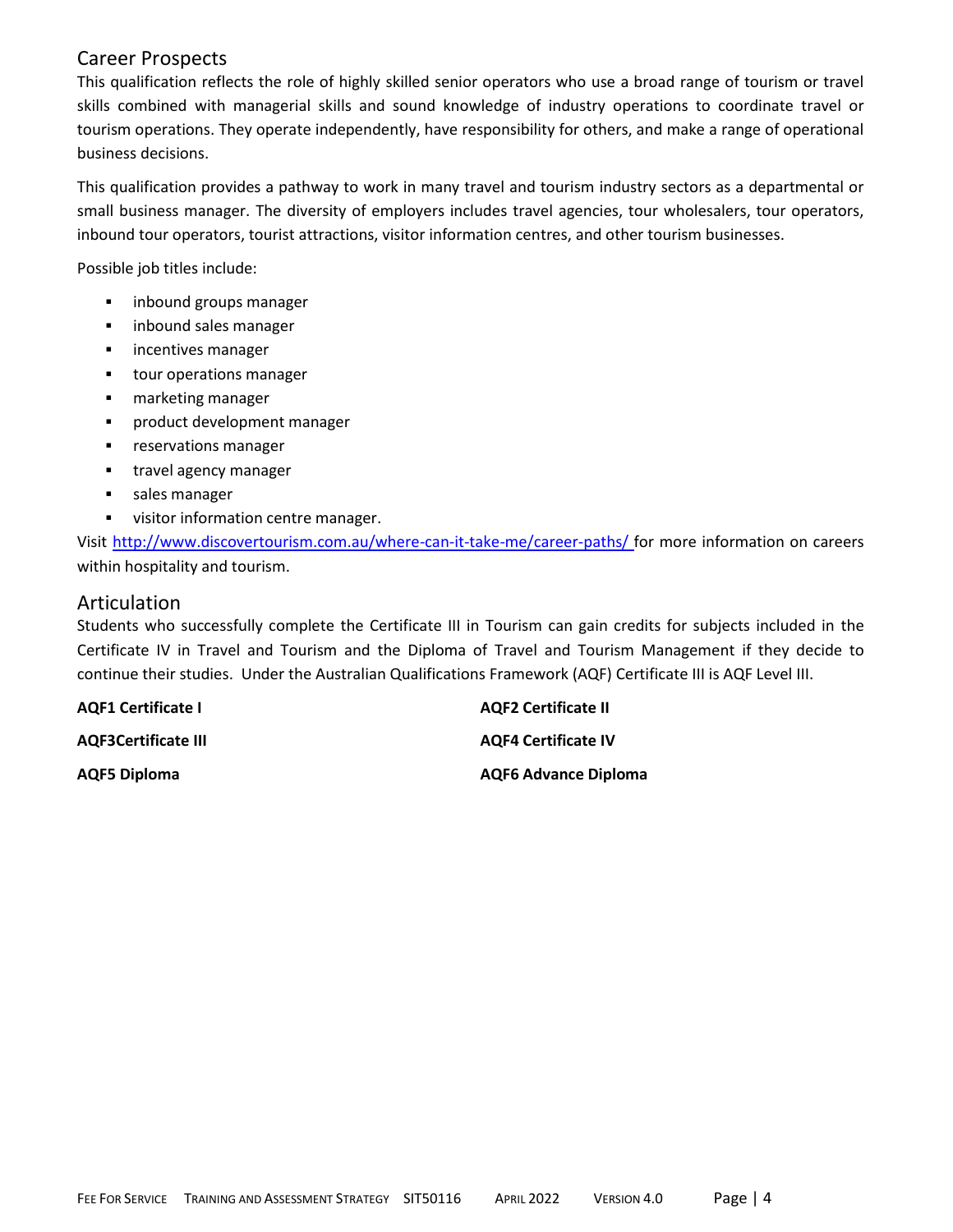It is recognised that typical career paths are not always linear. The tourism and holiday parks and resorts qualifications are flexible to meet a range of job outcomes and to support a wide range of career paths. They allow for various entry options, including direct entry at all qualification levels, and enable significant credit transfer between qualifications.



ref: [www.training.gov.au](http://www.training.gov.au/) – SIT training package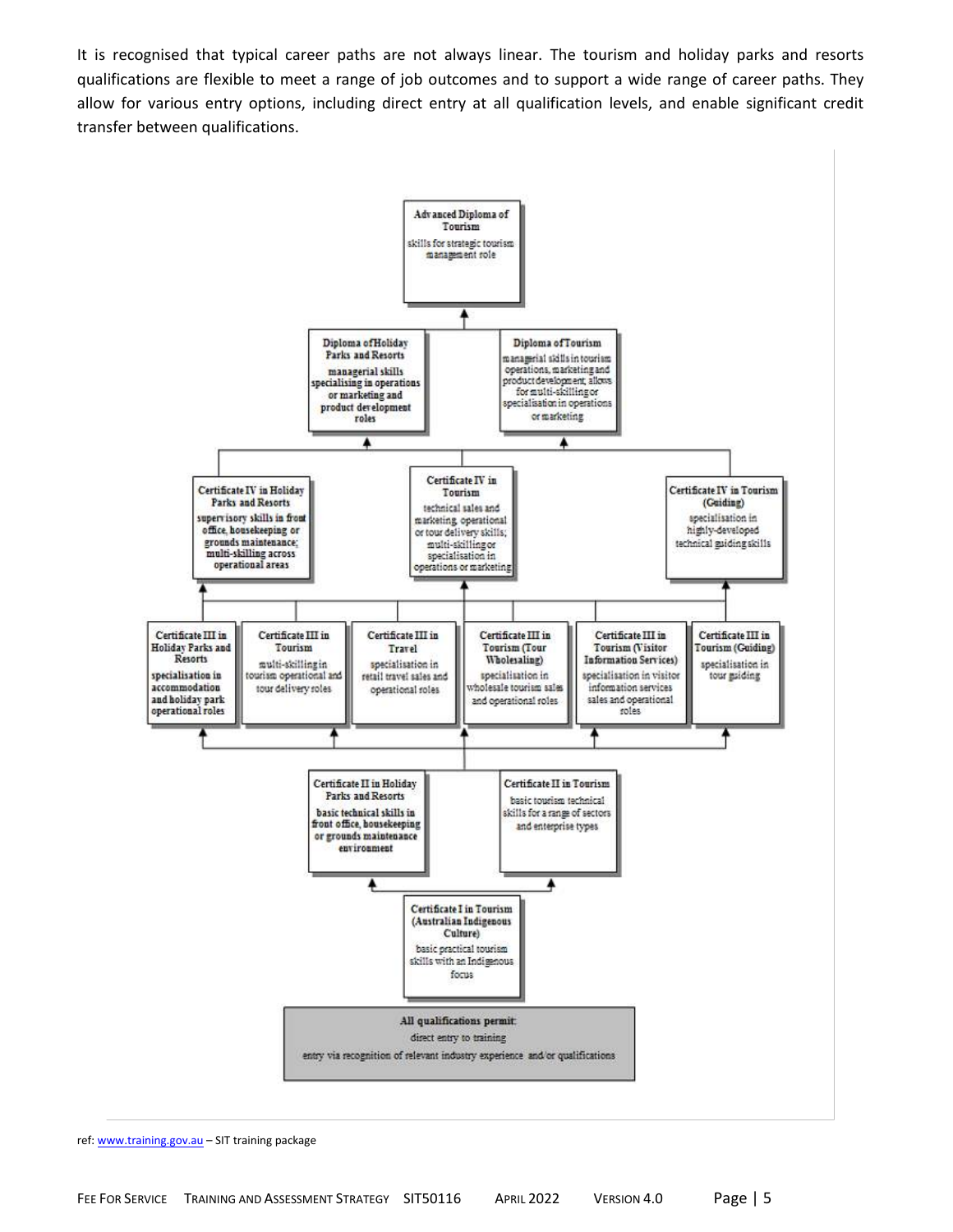## A Traineeship using Higher Level Skills Funding.

A core element of the Queensland Government's Working Queensland jobs plan, is ensuring Queenslanders have access to quality training programs that deliver effective skills to meet employment and business demands. The Higher Level Skills program aims to assist individuals to gain the higher-level skills required to secure employment or career advancement in a priority industry, or to transition to university to further their studies.

### Entry Requirements

Entry to this qualification is open to individuals who are able to demonstrate tourism and travel industry knowledge, customer service and operational skills. There is no age limit, but applicants should have successfully completed year 10. Mature age and students with prior learning and experience should also apply.

## Eligibility Criteria

To be eligible for the Higher Level Skills Program participants must:

- $\triangleright$  Be 15 years or older at the time of commencement
- $\triangleright$  Have completed secondary school or are no longer attending school
- ➢ Be a permanent resident of Queensland i.e. Australian Citizen or Australian Permanent Resident or a New
- $\triangleright$  Zealand Citizen permanently residing in Queensland
- $\triangleright$  Not hold or currently be enrolled in a Certificate IV or higher qualification from 1st July 2013. Exemptions may apply to qualifications completed whilst at secondary school.

Please Note: Evidence to confirm eligibility will be required

**Note:** *You will only be able to access Government Subsidised training once, therefore it is important that participants consider and compare the training options available to them and associated costs before committing to a course.*

## Cost of training

|                                                     | Non concessional | Concessional |
|-----------------------------------------------------|------------------|--------------|
| SIT50116 — Diploma of Travel and Tourism Management | \$2385.00        | \$1450.00    |

Concessional student status applies when:

- ➢ The student holds a Health Care concession card or Pensioner concession card issued under Commonwealth law, or is the partner or a dependant of a person who holds a health care concession card or pensioner concession card, and is named on the card
- $\triangleright$  The student provides the PQS with an official form under Commonwealth law confirming that the student, his or her partner, or the person of whom the student is a dependant, is entitled to concessions under a health care or pensioner concession card
- $\triangleright$  The student is an Aboriginal or Torres Strait Islander
- $\triangleright$  The student has a disability
- $\triangleright$  The student is an adult prisoner

For further information go to [http://training.qld.gov.au/resources/training-organisations/pdf/hls-factsheet](http://training.qld.gov.au/resources/training-organisations/pdf/hls-factsheet-student.pdf)[student.pdf](http://training.qld.gov.au/resources/training-organisations/pdf/hls-factsheet-student.pdf)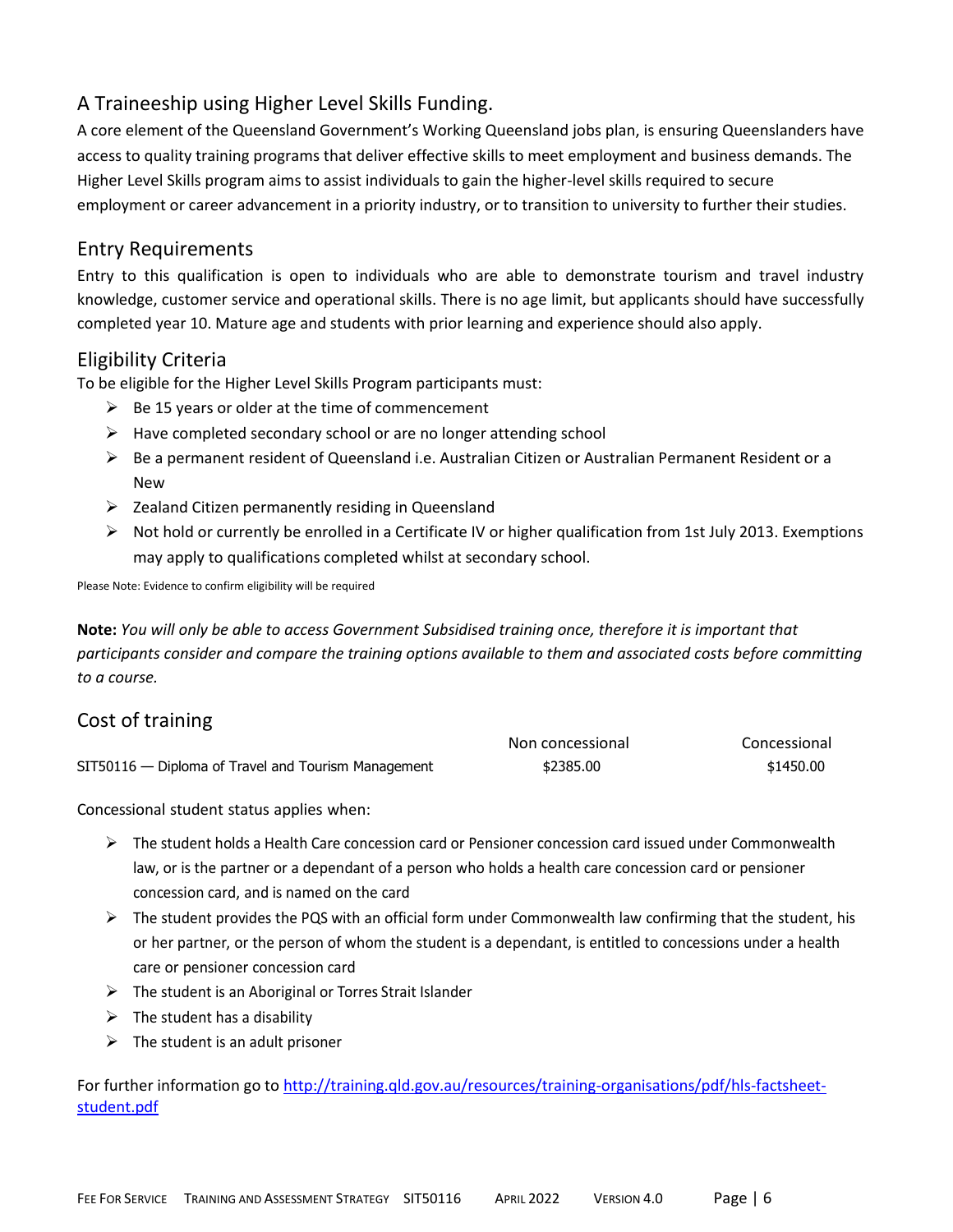## Award

Upon successful completion of all units of competencies in the course, students will be issued with a SIT50116 Diploma of Travel and Tourism Management. Should a student not complete the entire course, then a Statement of Attainment will be given for the units successfully completed.

## Access & Equity

Careers Training Centre (CTC) believes that everyone deserves to have the opportunity to successfully gain skills, knowledge and experience through vocational education and training. This policy has been developed to address the particular requirements of potential students, existing students, CTC staff and other clients.

Careers Training Centre is responsible for fulfilling its commitment to access and equity by ensuring continued participation of target groups in VET programs.

These target groups include:

- Women
- Aboriginal and Torres Strait Islander peoples
- People from non-English speaking backgrounds
- People with a disability
- Rural and regionally isolated communities
- People in transition and other special groups (i.e. people re-entering the workforce, sole parents, people with literacy issues and the long-term unemployed

Careers Training Centre follows the Disability Standards for Education 2017, The Anti-Discrimination Act 1991 and the Disability Discrimination Act (DDA) 2010. Courses are discussed individually with students in a preenrolment interview with clear expectations, course outline and requirements, and Workplace Health & Safety requirements given to the individual including:

- Clear course information highlighting core or inherent requirements for the student to make an informed decision
- Enrolment choice and processes discussed
- Once disability is disclosed a meeting is set to explore whether any adjustments could be made or an alternative to course/competencies are possible

These conversations are ongoing during a student's enrolment and all reasonable adjustment is considered. For further information, please refer to the Student Handbook.

## Language, Literacy and Numeracy Support

All students will be assessed on their Language, Literacy and Numeracy (LL&N) skills on enrollment. This assessment allows CTC to assess the student's competency with literacy and numeracy standards, to then design assessment tasks that support the student learning style, as well as offering ongoing mentoring and support services when required. If assistance is required in any of these areas, this will be discussed with you and oneon-one assistance will be arranged to suit your needs. For further information, please refer to the Student Handbook and support services available.

## Unique Student Identifier (USI)

As of the 1<sup>st</sup> January 2015, any student who is undertaking Nationally Accredited Training with a Registered Training Organisation (RTO) will need to have a Unique Student Identifier (USI).

At your induction, Careers Training Centre will give you the '**Australian Government – Department of Industries Skills Fact Sheet'.** This will explain what the USI is, how to obtain one and what it is used for. For further information, go to [www.usi.gov.au.](http://www.usi.gov.au/)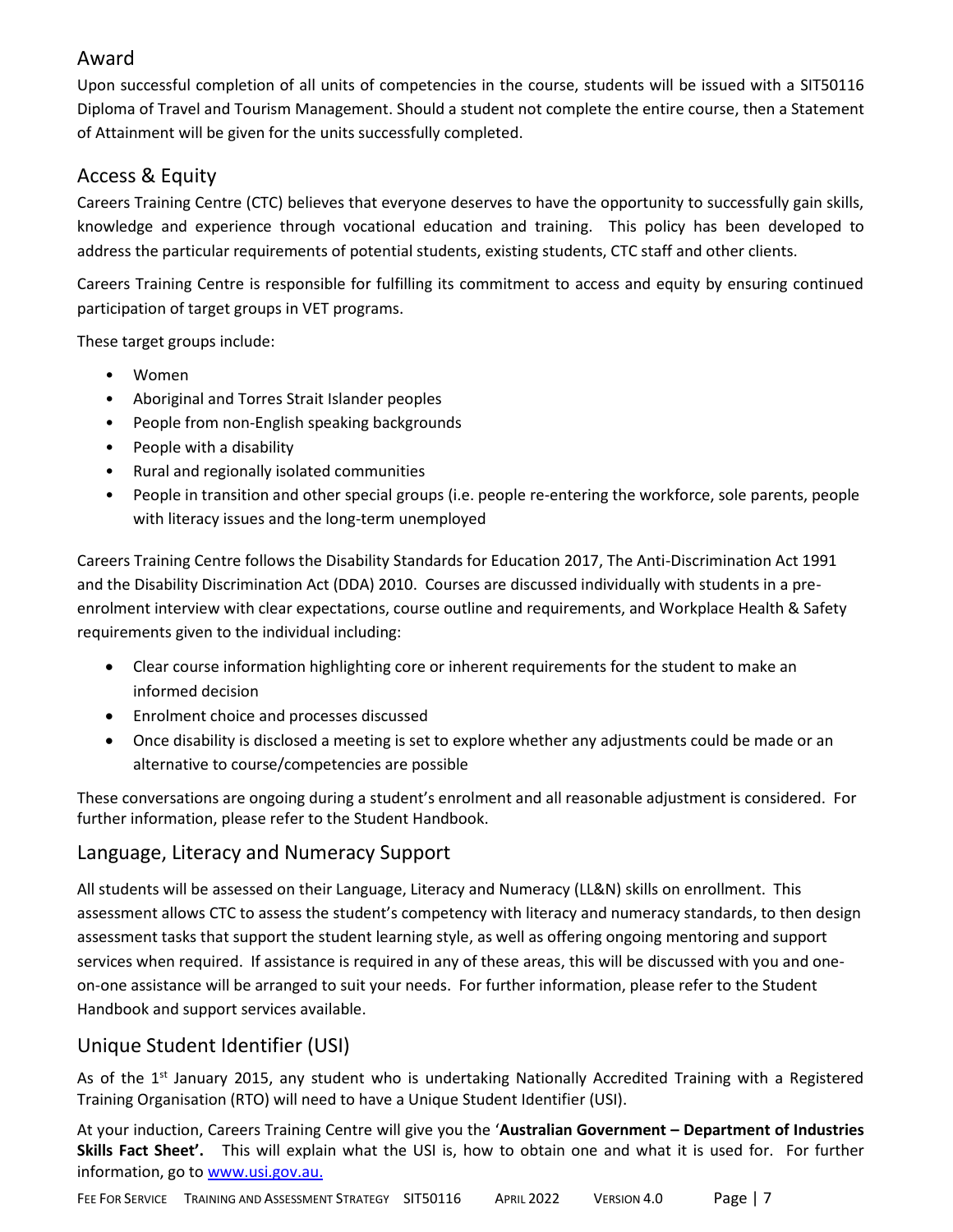## DELIVERY OF THE COURSE

Delivered by on-the-job training, off-the-job training, and by the 'self paced' method of learning, allows you greater flexibility in choosing the times you study and the time it takes you to complete the course.

Students are able to request tutorials and one on one tutoring and /or mentoring by discussing their needs with a trainer or assessor. Times and location for accessing these services will be by mutual agreement and allows students to balance their personal commitments with their study and training needs.

Trainers will meet with trainees to negotiate choice of electives and delivery schedule to match units to workplace activities, contextualising the delivery to the learner / workplace.

Some units have Pre Requisites that must be completed prior to the undertaking of another unit. The course outline indicates which units have pre-requisites and the trainer and assessor will place these in the training sequence on the students training plan and record book

### Assessment Strategy

Assessment in this course will be competency based, in that the student will be required to demonstrate competency in a range of tasks. The assessment coding which will apply is either C or NYC, where C is Competent and NYC is Not Yet Competent. Assessment procedures are transparent and address the key assessment principles of being valid, reliable, flexible, fair and cost effective. Assessment strategies encompass a range of techniques, which include, but are not limited to the use of:

- $\checkmark$  Direct observation of performance
- $\checkmark$  Oral questioning
- ✓ Projects/assignments
- 
- $\checkmark$  Simulations of workplace activities
- ✓ Practical exercises ✓ Video evidence of practical skills
- ✓ Work portfolios
- $\checkmark$  Verbal questioning

 $\checkmark$  Role plays and scenarios

#### *Duration: The expected completion time is approx. 24 months with training 3 hours weekly. Tutorials are available to all students.*

*Volume of learning 1200 - 2400 hours over 1.5 -2 year*

### Services

As part of our ongoing commitment to provide advice and support services we provide to all our clients/students the following services upon request:

- $\checkmark$  welfare and guidance services
- $\checkmark$  appeals and complaints procedures
- $\checkmark$  disciplinary procedures
- $\checkmark$  staff responsibilities for access and equity
- ✓ Recognition Prior Learning (RPL) & Credit Transfer arrangements
- ✓ Mentoring
- ✓ Tutorials
- $\checkmark$  client selection, enrolment and induction/orientation procedures
- $\checkmark$  course information including content and vocational outcomes
- $\checkmark$  fees/charges, including refund policy and exemptions (where applicable)
- $\checkmark$  provision for language, literacy and numeracy assessment
- $\checkmark$  client support, including any external support the RTO has arranged for clients flexible learning and assessment procedures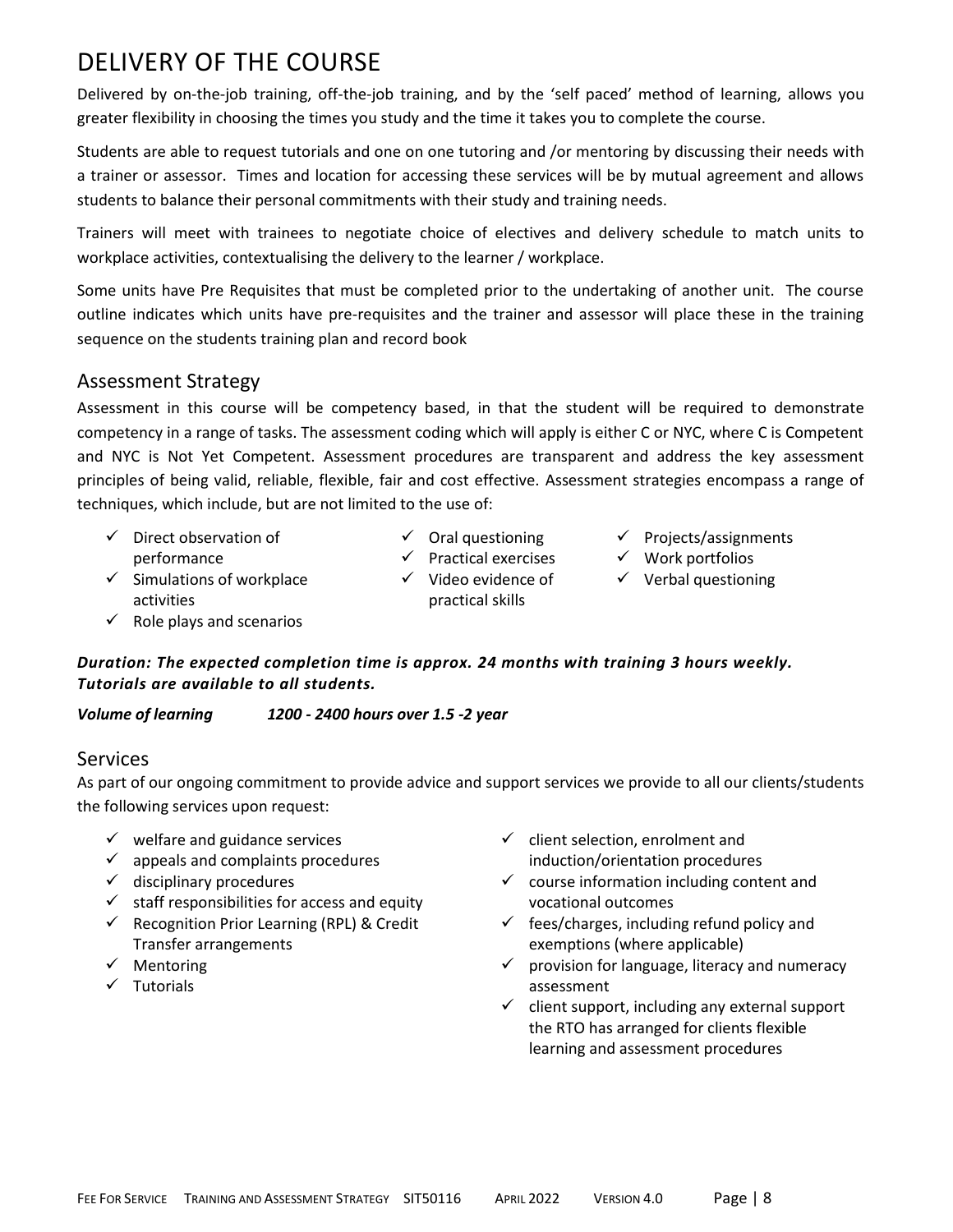## FOUNDATION SKILLS SUMMARY

The following table contains a summary of the foundation skills required by the tourism industry for this qualification. The foundation skills described here are broad industry requirements that may vary depending on qualification packaging options.

| Understands and uses broad vocabulary, including idioms, colloquialisms and cultural references as appropriate<br>Vocabulary<br>Understands and uses appropriate specialised vocabulary in a variety of situations, e.g. explanations, descriptions or<br>arguments<br>Uses a variety of words and grammatical structures to achieve precise meaning<br>Grammar<br>Uses and interprets sophisticated stylistic devices such as nominalisation<br>Uses grammatical structures accurately and effectively<br>Understands and uses linking devices effectively to demonstrate complex conceptual connections and/or causal<br>relationships<br>Uses all features of punctuation, font and layout effectively, e.g. semi-colons, brackets and italics<br>Punctuation<br>Avoids over use and/or misuse of punctuation<br>Spells with a high degree of accuracy using the patterns and rules that are characteristic of English spelling or by taking<br>Spelling<br>measures to check accuracy and make corrections<br><b>Learning</b><br>Poses questions and develops hypotheses to focus the selection, organisation and prioritisation of information and ideas<br>Locating, evaluating<br>Uses sophisticated web search queries (e.g. an, or, not), to efficiently identify relevant information sources on the internet<br>and organising<br>information<br>Critically evaluates the logic and reliability of information from a wide variety of sources, taking a range of criteria into<br>account, e.g. the author's credibility, the validity of generalisations, potential bias, the nature of evidence or underlying<br>assumptions<br>Uses sophisticated methods for storing and accessing information, e.g. customised databases, reference management<br>software, project documentation or administration systems |  |
|-----------------------------------------------------------------------------------------------------------------------------------------------------------------------------------------------------------------------------------------------------------------------------------------------------------------------------------------------------------------------------------------------------------------------------------------------------------------------------------------------------------------------------------------------------------------------------------------------------------------------------------------------------------------------------------------------------------------------------------------------------------------------------------------------------------------------------------------------------------------------------------------------------------------------------------------------------------------------------------------------------------------------------------------------------------------------------------------------------------------------------------------------------------------------------------------------------------------------------------------------------------------------------------------------------------------------------------------------------------------------------------------------------------------------------------------------------------------------------------------------------------------------------------------------------------------------------------------------------------------------------------------------------------------------------------------------------------------------------------------------------------------------------------------------------------------------------|--|
|                                                                                                                                                                                                                                                                                                                                                                                                                                                                                                                                                                                                                                                                                                                                                                                                                                                                                                                                                                                                                                                                                                                                                                                                                                                                                                                                                                                                                                                                                                                                                                                                                                                                                                                                                                                                                             |  |
|                                                                                                                                                                                                                                                                                                                                                                                                                                                                                                                                                                                                                                                                                                                                                                                                                                                                                                                                                                                                                                                                                                                                                                                                                                                                                                                                                                                                                                                                                                                                                                                                                                                                                                                                                                                                                             |  |
|                                                                                                                                                                                                                                                                                                                                                                                                                                                                                                                                                                                                                                                                                                                                                                                                                                                                                                                                                                                                                                                                                                                                                                                                                                                                                                                                                                                                                                                                                                                                                                                                                                                                                                                                                                                                                             |  |
|                                                                                                                                                                                                                                                                                                                                                                                                                                                                                                                                                                                                                                                                                                                                                                                                                                                                                                                                                                                                                                                                                                                                                                                                                                                                                                                                                                                                                                                                                                                                                                                                                                                                                                                                                                                                                             |  |
|                                                                                                                                                                                                                                                                                                                                                                                                                                                                                                                                                                                                                                                                                                                                                                                                                                                                                                                                                                                                                                                                                                                                                                                                                                                                                                                                                                                                                                                                                                                                                                                                                                                                                                                                                                                                                             |  |
|                                                                                                                                                                                                                                                                                                                                                                                                                                                                                                                                                                                                                                                                                                                                                                                                                                                                                                                                                                                                                                                                                                                                                                                                                                                                                                                                                                                                                                                                                                                                                                                                                                                                                                                                                                                                                             |  |
|                                                                                                                                                                                                                                                                                                                                                                                                                                                                                                                                                                                                                                                                                                                                                                                                                                                                                                                                                                                                                                                                                                                                                                                                                                                                                                                                                                                                                                                                                                                                                                                                                                                                                                                                                                                                                             |  |
|                                                                                                                                                                                                                                                                                                                                                                                                                                                                                                                                                                                                                                                                                                                                                                                                                                                                                                                                                                                                                                                                                                                                                                                                                                                                                                                                                                                                                                                                                                                                                                                                                                                                                                                                                                                                                             |  |
|                                                                                                                                                                                                                                                                                                                                                                                                                                                                                                                                                                                                                                                                                                                                                                                                                                                                                                                                                                                                                                                                                                                                                                                                                                                                                                                                                                                                                                                                                                                                                                                                                                                                                                                                                                                                                             |  |
|                                                                                                                                                                                                                                                                                                                                                                                                                                                                                                                                                                                                                                                                                                                                                                                                                                                                                                                                                                                                                                                                                                                                                                                                                                                                                                                                                                                                                                                                                                                                                                                                                                                                                                                                                                                                                             |  |
|                                                                                                                                                                                                                                                                                                                                                                                                                                                                                                                                                                                                                                                                                                                                                                                                                                                                                                                                                                                                                                                                                                                                                                                                                                                                                                                                                                                                                                                                                                                                                                                                                                                                                                                                                                                                                             |  |
|                                                                                                                                                                                                                                                                                                                                                                                                                                                                                                                                                                                                                                                                                                                                                                                                                                                                                                                                                                                                                                                                                                                                                                                                                                                                                                                                                                                                                                                                                                                                                                                                                                                                                                                                                                                                                             |  |
|                                                                                                                                                                                                                                                                                                                                                                                                                                                                                                                                                                                                                                                                                                                                                                                                                                                                                                                                                                                                                                                                                                                                                                                                                                                                                                                                                                                                                                                                                                                                                                                                                                                                                                                                                                                                                             |  |
|                                                                                                                                                                                                                                                                                                                                                                                                                                                                                                                                                                                                                                                                                                                                                                                                                                                                                                                                                                                                                                                                                                                                                                                                                                                                                                                                                                                                                                                                                                                                                                                                                                                                                                                                                                                                                             |  |
| <b>Reading</b>                                                                                                                                                                                                                                                                                                                                                                                                                                                                                                                                                                                                                                                                                                                                                                                                                                                                                                                                                                                                                                                                                                                                                                                                                                                                                                                                                                                                                                                                                                                                                                                                                                                                                                                                                                                                              |  |
| Understands highly complex, lexically dense texts, including those incorporating a high level of technical specificity<br>Complexity                                                                                                                                                                                                                                                                                                                                                                                                                                                                                                                                                                                                                                                                                                                                                                                                                                                                                                                                                                                                                                                                                                                                                                                                                                                                                                                                                                                                                                                                                                                                                                                                                                                                                        |  |
| Selects, synthesises and critically evaluates evidence, arguments and ideas from complex primary and secondary sources<br>with highly embedded information                                                                                                                                                                                                                                                                                                                                                                                                                                                                                                                                                                                                                                                                                                                                                                                                                                                                                                                                                                                                                                                                                                                                                                                                                                                                                                                                                                                                                                                                                                                                                                                                                                                                  |  |
| Draws on broad general knowledge to aid understanding of texts on a wide range of subjects and within specialised<br>Prediction and prior<br>disciplines<br>knowledge                                                                                                                                                                                                                                                                                                                                                                                                                                                                                                                                                                                                                                                                                                                                                                                                                                                                                                                                                                                                                                                                                                                                                                                                                                                                                                                                                                                                                                                                                                                                                                                                                                                       |  |
| Uses specialised background knowledge to support the interpretation of highly complex texts specific to a particular field                                                                                                                                                                                                                                                                                                                                                                                                                                                                                                                                                                                                                                                                                                                                                                                                                                                                                                                                                                                                                                                                                                                                                                                                                                                                                                                                                                                                                                                                                                                                                                                                                                                                                                  |  |
| Builds breadth and depth of understanding by integrating prior knowledge with ideas and information from multiple texts                                                                                                                                                                                                                                                                                                                                                                                                                                                                                                                                                                                                                                                                                                                                                                                                                                                                                                                                                                                                                                                                                                                                                                                                                                                                                                                                                                                                                                                                                                                                                                                                                                                                                                     |  |
| <b>Writing</b>                                                                                                                                                                                                                                                                                                                                                                                                                                                                                                                                                                                                                                                                                                                                                                                                                                                                                                                                                                                                                                                                                                                                                                                                                                                                                                                                                                                                                                                                                                                                                                                                                                                                                                                                                                                                              |  |
| Demonstrates sophisticated control of a broad range of text types<br>Range                                                                                                                                                                                                                                                                                                                                                                                                                                                                                                                                                                                                                                                                                                                                                                                                                                                                                                                                                                                                                                                                                                                                                                                                                                                                                                                                                                                                                                                                                                                                                                                                                                                                                                                                                  |  |
| Organises content in a manner that supports the purposes and format of the product, e.g. a report or web page<br>Structure and                                                                                                                                                                                                                                                                                                                                                                                                                                                                                                                                                                                                                                                                                                                                                                                                                                                                                                                                                                                                                                                                                                                                                                                                                                                                                                                                                                                                                                                                                                                                                                                                                                                                                              |  |
| Structures writing to move from introduction through several connected ideas/evidence/points of view to a<br>cohesion<br>summary/recommendation appropriate to the context                                                                                                                                                                                                                                                                                                                                                                                                                                                                                                                                                                                                                                                                                                                                                                                                                                                                                                                                                                                                                                                                                                                                                                                                                                                                                                                                                                                                                                                                                                                                                                                                                                                  |  |
|                                                                                                                                                                                                                                                                                                                                                                                                                                                                                                                                                                                                                                                                                                                                                                                                                                                                                                                                                                                                                                                                                                                                                                                                                                                                                                                                                                                                                                                                                                                                                                                                                                                                                                                                                                                                                             |  |
| Uses clear, logical organisational structures in writing                                                                                                                                                                                                                                                                                                                                                                                                                                                                                                                                                                                                                                                                                                                                                                                                                                                                                                                                                                                                                                                                                                                                                                                                                                                                                                                                                                                                                                                                                                                                                                                                                                                                                                                                                                    |  |
| Uses and experiments with a broad range of structures and features                                                                                                                                                                                                                                                                                                                                                                                                                                                                                                                                                                                                                                                                                                                                                                                                                                                                                                                                                                                                                                                                                                                                                                                                                                                                                                                                                                                                                                                                                                                                                                                                                                                                                                                                                          |  |
| Understands and adheres to organisational conventions, e.g. footnotes and references                                                                                                                                                                                                                                                                                                                                                                                                                                                                                                                                                                                                                                                                                                                                                                                                                                                                                                                                                                                                                                                                                                                                                                                                                                                                                                                                                                                                                                                                                                                                                                                                                                                                                                                                        |  |
| Uses formatting appropriate to the text, e.g. heading weights and styles                                                                                                                                                                                                                                                                                                                                                                                                                                                                                                                                                                                                                                                                                                                                                                                                                                                                                                                                                                                                                                                                                                                                                                                                                                                                                                                                                                                                                                                                                                                                                                                                                                                                                                                                                    |  |
| Oral                                                                                                                                                                                                                                                                                                                                                                                                                                                                                                                                                                                                                                                                                                                                                                                                                                                                                                                                                                                                                                                                                                                                                                                                                                                                                                                                                                                                                                                                                                                                                                                                                                                                                                                                                                                                                        |  |
| communication                                                                                                                                                                                                                                                                                                                                                                                                                                                                                                                                                                                                                                                                                                                                                                                                                                                                                                                                                                                                                                                                                                                                                                                                                                                                                                                                                                                                                                                                                                                                                                                                                                                                                                                                                                                                               |  |
| <b>Speaking</b>                                                                                                                                                                                                                                                                                                                                                                                                                                                                                                                                                                                                                                                                                                                                                                                                                                                                                                                                                                                                                                                                                                                                                                                                                                                                                                                                                                                                                                                                                                                                                                                                                                                                                                                                                                                                             |  |
| Range and context<br>Demonstrates sophisticated control of a range of oral genres                                                                                                                                                                                                                                                                                                                                                                                                                                                                                                                                                                                                                                                                                                                                                                                                                                                                                                                                                                                                                                                                                                                                                                                                                                                                                                                                                                                                                                                                                                                                                                                                                                                                                                                                           |  |
| Audience and<br>Uses spoken language to make hypotheses, to plan and to influence others<br>purpose                                                                                                                                                                                                                                                                                                                                                                                                                                                                                                                                                                                                                                                                                                                                                                                                                                                                                                                                                                                                                                                                                                                                                                                                                                                                                                                                                                                                                                                                                                                                                                                                                                                                                                                         |  |
| Negotiates complex problematic spoken exchanges by establishing a supportive environment or bringing together different<br>Cohesion and<br>ints of view<br>structure                                                                                                                                                                                                                                                                                                                                                                                                                                                                                                                                                                                                                                                                                                                                                                                                                                                                                                                                                                                                                                                                                                                                                                                                                                                                                                                                                                                                                                                                                                                                                                                                                                                        |  |
| - Revises own speaking to enhance meaning and effectiveness                                                                                                                                                                                                                                                                                                                                                                                                                                                                                                                                                                                                                                                                                                                                                                                                                                                                                                                                                                                                                                                                                                                                                                                                                                                                                                                                                                                                                                                                                                                                                                                                                                                                                                                                                                 |  |
| Adjusts stress and intonation in order to convey mood and meaning<br>Pronunciation and                                                                                                                                                                                                                                                                                                                                                                                                                                                                                                                                                                                                                                                                                                                                                                                                                                                                                                                                                                                                                                                                                                                                                                                                                                                                                                                                                                                                                                                                                                                                                                                                                                                                                                                                      |  |
| Demonstrates fluency in a range of contexts<br>fluency                                                                                                                                                                                                                                                                                                                                                                                                                                                                                                                                                                                                                                                                                                                                                                                                                                                                                                                                                                                                                                                                                                                                                                                                                                                                                                                                                                                                                                                                                                                                                                                                                                                                                                                                                                      |  |
| Non-verbal<br>Reflects on and revises use of non-verbal communication to enhance performance<br>communication                                                                                                                                                                                                                                                                                                                                                                                                                                                                                                                                                                                                                                                                                                                                                                                                                                                                                                                                                                                                                                                                                                                                                                                                                                                                                                                                                                                                                                                                                                                                                                                                                                                                                                               |  |
| Oral                                                                                                                                                                                                                                                                                                                                                                                                                                                                                                                                                                                                                                                                                                                                                                                                                                                                                                                                                                                                                                                                                                                                                                                                                                                                                                                                                                                                                                                                                                                                                                                                                                                                                                                                                                                                                        |  |
| communication                                                                                                                                                                                                                                                                                                                                                                                                                                                                                                                                                                                                                                                                                                                                                                                                                                                                                                                                                                                                                                                                                                                                                                                                                                                                                                                                                                                                                                                                                                                                                                                                                                                                                                                                                                                                               |  |
| Listening                                                                                                                                                                                                                                                                                                                                                                                                                                                                                                                                                                                                                                                                                                                                                                                                                                                                                                                                                                                                                                                                                                                                                                                                                                                                                                                                                                                                                                                                                                                                                                                                                                                                                                                                                                                                                   |  |
| Demonstrates command of language structures, registers, vocabulary and idiom required to participate in complex<br>Range and context<br>problematic oral exchanges as well as extended conversational exchanges                                                                                                                                                                                                                                                                                                                                                                                                                                                                                                                                                                                                                                                                                                                                                                                                                                                                                                                                                                                                                                                                                                                                                                                                                                                                                                                                                                                                                                                                                                                                                                                                             |  |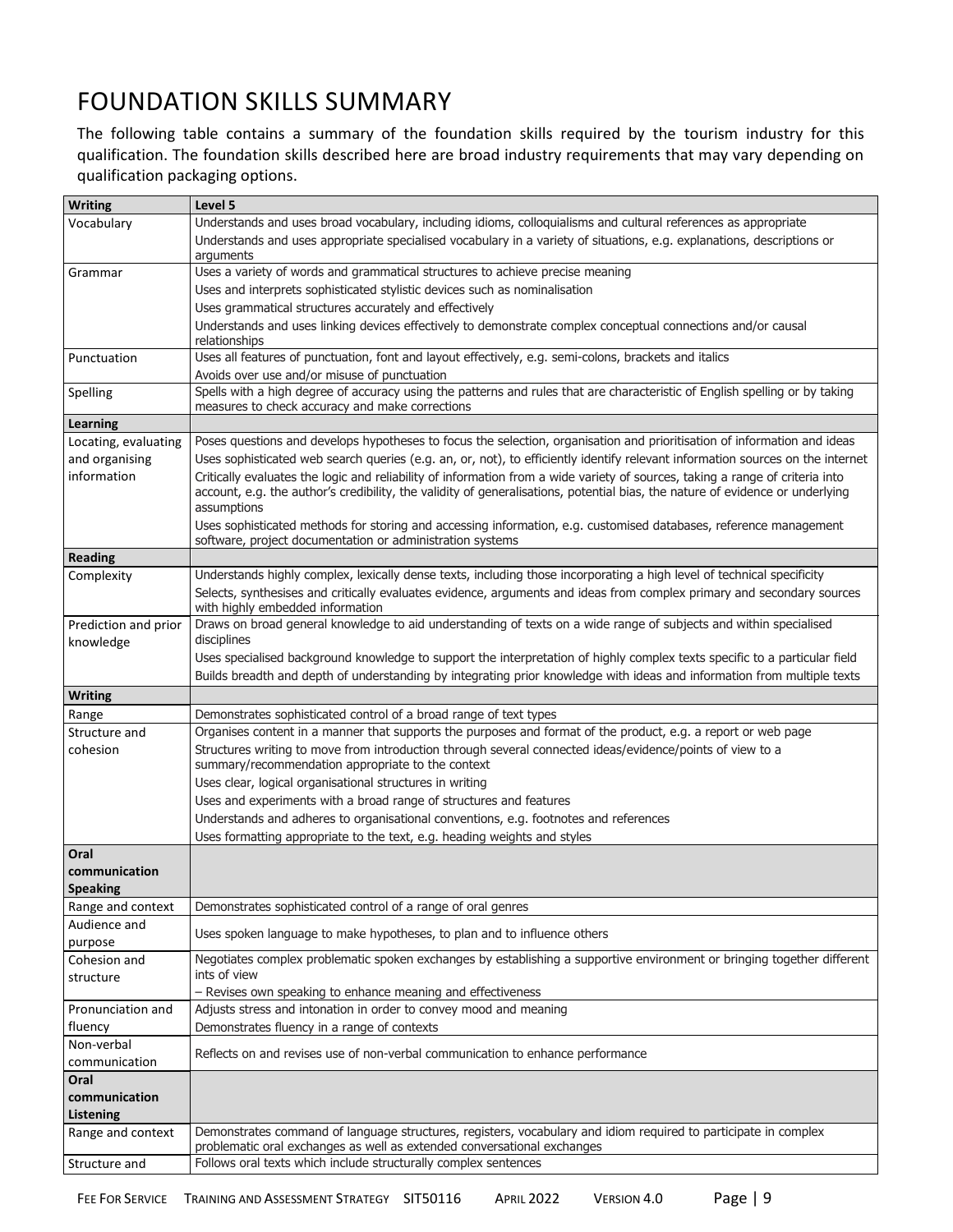| grammar       | Understands oral texts which use sophisticated stylistic devices such as nominalisation              |
|---------------|------------------------------------------------------------------------------------------------------|
| Comprehension | Draws on a repertoire of active listening strategies to maintain understanding throughout oral texts |
|               | Listens in order to make notes of key points from spoken texts across a range of contexts            |
| Non-verbal    | Interprets subtle shifts in dialogue indicated by gestures and/or other non-verbal features          |
| communication | Picks up on possible subtexts indicated by gestures and/or other non-verbal features                 |

## EMPLOYABILITY SKILLS SUMMARY

The following table contains a summary of the employability skills required by the Tourism industry for this qualification. The employability skills facets described here are broad industry requirements that may vary depending on qualification packaging options

| <b>Employability skill</b>     | Industry/enterprise requirements for this qualification include:                                                                                                                                                                                                                                                                                                                                                                                                                                         |  |
|--------------------------------|----------------------------------------------------------------------------------------------------------------------------------------------------------------------------------------------------------------------------------------------------------------------------------------------------------------------------------------------------------------------------------------------------------------------------------------------------------------------------------------------------------|--|
| Communication                  | Consulting with team members and customers to elicit feedback and ideas on operational and<br>service issues; explaining the organisation's plans, policies and procedures to team members;<br>communicating work team goals; consulting with team members about workplace practices;<br>discussing supply options and negotiating purchases with suppliers; writing clear and concise<br>operational procedures and reports.                                                                            |  |
| Initiative and enterprise      | Generating ideas to improve products, services, operational practices and efficiency; assessing<br>options and suggesting a range of new products and services; monitoring and evaluating<br>financial performance of the department or business and developing ideas for improvement;<br>engaging team members in discussions and encouraging innovative ideas.                                                                                                                                         |  |
| Learning                       | Developing and maintaining knowledge required to make a range of operational decisions for<br>the department or business; proactively maintaining and updating knowledge of travel and<br>tourism industry practices, trends products, services and suppliers; taking responsibility for own<br>professional development; implementing training practices for the department or business;<br>supporting team members to learn.                                                                           |  |
| <b>Planning and organising</b> | Planning and organising the operational activities of the travel or tourism department or<br>business; determining deadlines and resource requirements for effective delivery of travel or<br>tourism products and services; implementing and monitoring plans, policies, procedures and<br>business practices; actively participating in continuous improvement processes for operational<br>and service efficiency.                                                                                    |  |
| Problem-solving                | Responding effectively to routine sales, operational and service issues requiring immediate<br>resolution; considering systematic sales, operational or service failures and developing solutions;<br>taking ultimate responsibility for resolving escalated customer service complaints and conflicts;<br>evaluating staff feedback on sales, operational or service problems and implementing<br>suggestions for improvement; monitoring and evaluating the effectiveness of solutions.                |  |
| Self-management                | Knowing the primary components of laws that specifically relate to the travel or tourism industry<br>and implementing operational compliance practices; operating independently, reviewing own<br>work performance and proactively seeking feedback and advice on management skills; taking<br>responsibility for the operational management of the travel or tourism business across a range<br>of activities including finances, human resources, customer service and workplace health and<br>safety. |  |
| Teamwork                       | Using the social and cultural diversity of team members to advantage service delivery to diverse<br>customers; planning work operations to take account of team member strengths; implementing<br>work team goals and teamwork practices; providing training, coaching and advice for effective<br>teamwork; seeking feedback from team members on operational practices, policies, procedures<br>and service efficiency; motivating and leading supervisor teams.                                       |  |
| <b>Technology</b>              | Selecting and using technologies used in the travel or tourism industry to support operational<br>management functions; understanding, assessing and providing feedback on the operating<br>capacity of technologies required to manage the sales, operational and service activities of the<br>travel or tourism business; implementing skill development activities required for new business<br>technologies.                                                                                         |  |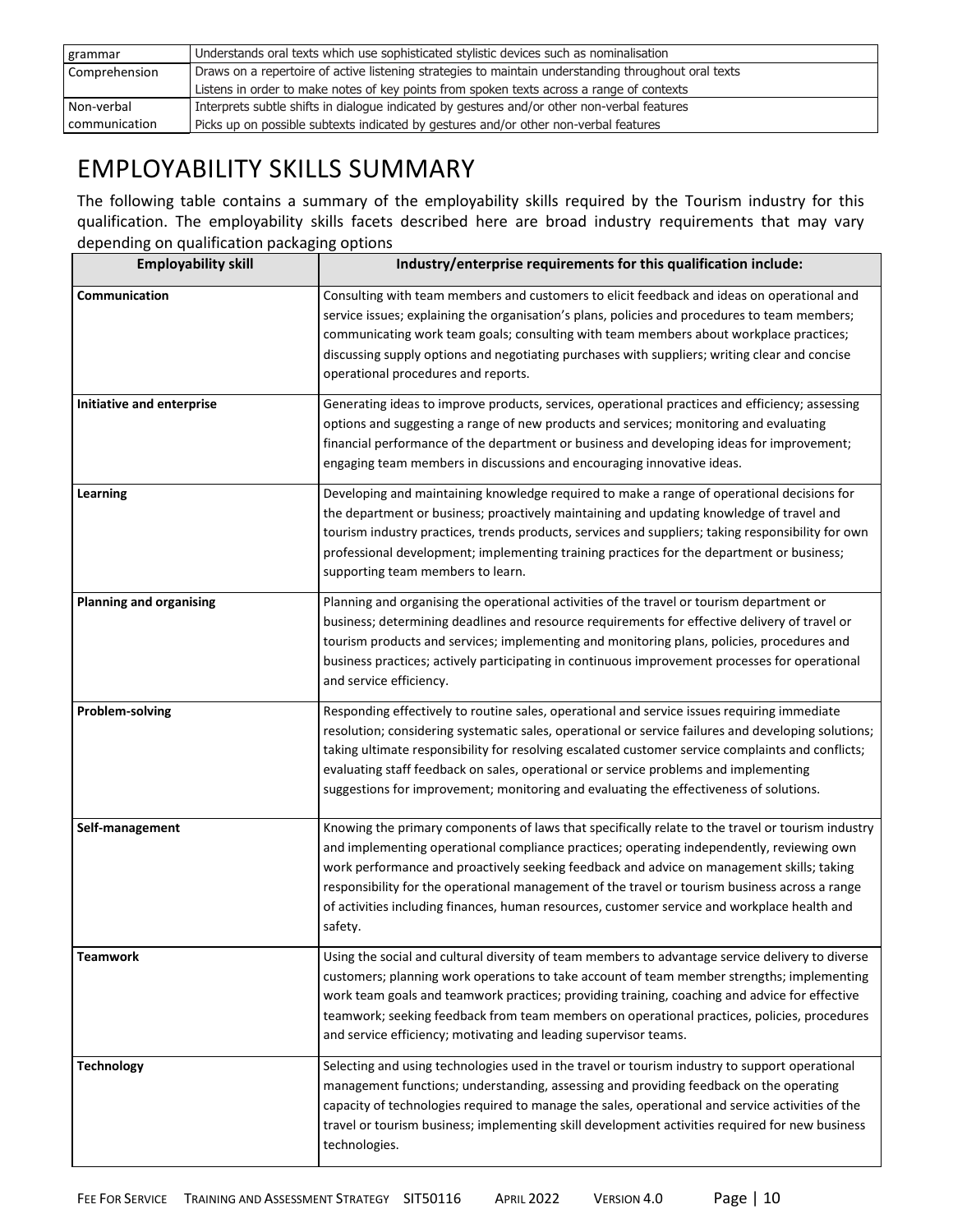Due to the high proportion of electives required by this qualification, the industry/enterprise requirements described above for each employability skill are representative of the tourism industry in general and may not reflect specific job roles. Learning and assessment strategies for this qualification should be based on the requirements of the units of competency for this qualification.

#### **QUALIFICATION RULES**

**To achieve a Diploma of Travel and Tourism Management, 23 units must be completed:**

- 12 core units
- 11 elective units, consisting of:
	- 6 units from Group A

5 units from Group A, Group B, elsewhere in SIT12 Training Package, or any other current Training Package or accredited course.

In all cases selection of electives must be guided by the job outcome sought, local industry requirements and the characteristics of this qualification. **CORE UNITS:**

| <b>UNIT CODE</b> | <u>CURE UNITS.</u><br><b>UNIT NAME</b>                                        | <b>PRE REQUISITES</b> | <b>NOMINAL HOURS</b> |  |  |
|------------------|-------------------------------------------------------------------------------|-----------------------|----------------------|--|--|
| BSBDIV501        | Manage diversity in the workplace                                             | Nil                   | 60                   |  |  |
| SITTIND001       | Source and use information on the tourism and travel<br>industry              | Nil                   | 25                   |  |  |
| SITXCCS007       | Enhance customer service experiences                                          | Nil                   | 40                   |  |  |
| SITXCCS008       | Develop and manage quality customer service practices                         | Nil                   | 30                   |  |  |
| SITXCOM005       | Manage conflict                                                               | Nil                   | 15                   |  |  |
| SITXFIN002       | Interpret financial information                                               | Nil                   | 60                   |  |  |
| SITXFIN003       | Manage finances within a budget                                               | Nil                   | 30                   |  |  |
| SITXFIN004       | Prepare and monitor budgets                                                   | Nil                   | 35                   |  |  |
| SITXHRM003       | Lead and manage people                                                        | Nil                   | 60                   |  |  |
| SITXMGT001       | Monitor work operations                                                       | Nil                   | 30                   |  |  |
| SITXMGT002       | Establish and conduct business relationships                                  | Nil                   | 40                   |  |  |
| SITXWHS003       | Implement and monitor work health and safety practices                        | Nil                   | 30                   |  |  |
| <b>GROUP A:</b>  |                                                                               |                       |                      |  |  |
| <b>UNIT CODE</b> | <b>UNIT NAME</b>                                                              | <b>PRE REQUISITES</b> | <b>NOMINAL HOURS</b> |  |  |
| SITTTSL002       | Access and interpret product information                                      | Nil                   | 60                   |  |  |
| SITTTSL005       | Sell tourism products and services                                            | Nil                   | 45                   |  |  |
| SITTTSL006       | Prepare quotations                                                            | Nil                   | 30                   |  |  |
| SITTTSL007       | Process reservations                                                          | Nil                   | 30                   |  |  |
| SITTTSL010       | Use a computerised reservations or operations system                          | Nil                   |                      |  |  |
| SITXCCS002       | Provide visitor information                                                   | Nil                   | 35                   |  |  |
| SITTGDE004       | Lead tour groups                                                              | Nil                   | 30                   |  |  |
| SITTGDE005       | Prepare and present tour commentaries or activities                           | Nil                   | 70                   |  |  |
| SITTGDE006       | Develop and maintain the general and regional knowledge<br>required by guides | Nil                   | 80                   |  |  |
|                  | <b>GROUP B:</b>                                                               |                       |                      |  |  |
| <b>UNIT CODE</b> | <b>UNIT NAME</b>                                                              | <b>PRE REQUISITES</b> | <b>NOMINAL HOURS</b> |  |  |
| BSBWRT411        | Write complex documents                                                       | Nil                   | 50                   |  |  |
| HLTAID011        | Provide first aid                                                             | Nil                   | 18                   |  |  |
| SITXFSA001       | Use hygienic practices for food safety                                        | Nil                   | 25                   |  |  |
| SITXGLC001       | Research and comply with regulatory requirements                              | Nil                   | 80                   |  |  |
| SITXHRM002       | Roster staff                                                                  | Nil                   | 30                   |  |  |
| SITXHRM004       | Recruit, select and induct staff                                              | Nil                   | 60                   |  |  |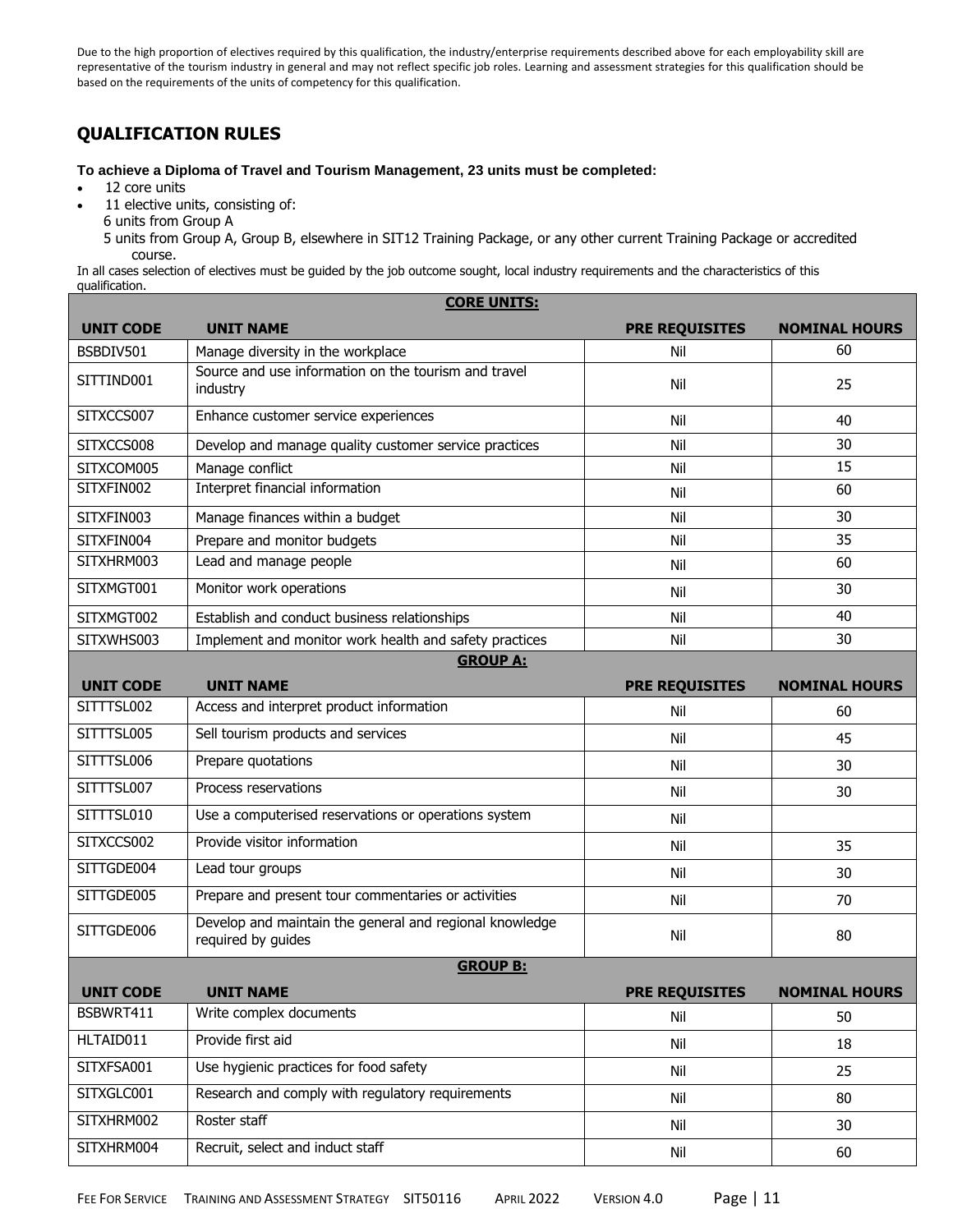| SITXHRM006 | Monitor staff performance                           | Nil | n r<br>-- |
|------------|-----------------------------------------------------|-----|-----------|
| SITXWHS002 | I Identify hazards, assess and control safety risks | Nil | 30        |

**\*All pre-requisites for accredited units must be trained and assessed prior to the start of training for the required unit. Students must gain competency in the pre-requisite unit prior to the start of training for the unit with the pre-requisite.**

This qualification can be applied to students who are unable to assess a workplace. The training and assessment environment where access to normal tourism operations is not available, the delivery and assessment will be in a simulated work or industry environment. The units are suitable for the assessor to contextualise to local industry activities.

## TRAINING AND ASSESSMENT ARRANGEMENTS

*Duration: The expected completion time is approx. 24 months with training 3 hours weekly. Tutorials are available to all students.* 

#### *Volume of learning 1200 - 2400 hours over 1.5 -2 year*

The program will be delivered through class-based tasks, on the job projects, research assignments that will build technical and legislative knowledge that will be balanced with the practical aspects of the of your industry environment.

Some assessments may be assessed in the work environment, on excursions, in role plays and/or scenarios or any combination of these. To ensure consistency in a student's performance, competency will be demonstrated, to industry defined standards, on more than one occasion over a period of time in order to cover a variety of circumstances and where possible, over a number of assessment activities

The training and assessment environment will access specific resources and operations in your workplace as part of the assessment process. This will be discussed with you and your employer prior to assessment and is detailed in the individual units of your course. The units are suitable for the assessor to contextualise to local industry activities so that work place activities and responsibilities link to units of study.

Some units have Pre Requisites that must be completed prior to the undertaking of another unit. The course outline indicates which units have pre requisites and the trainer and assessor will place these in the training sequence on the students training plan and record book. All pre-requisites for accredited units must be trained and assessed prior to the start of training for the required unit. Students must gain competency in the prerequisite unit prior to the start of training for the unit with the pre-requisite.

Careers Training Centre has established agreements with local industry to host training and assessments for students so that they gain the required skill and knowledge with the required resources, in a practical manner and meet the requirements under the training and assessment Vocational Education and Training packing rules.

#### *Businesses who have agreed to allow the businesses to be used for training and assessment are;*

- Rainforestation Nature Park, Kuranda
- The Wildlife Habitat, Port Douglas
- Cairns Zoom & Wildlife Dome, Cairns
- Tropic Wings Tours, Cairns
- Australian Butterfly Sanctuary, Kuranda

Assessments will be conducted by Careers Training Centre at the workplace of the student or may be assessed in a simulated work environment, on excursions, in role plays and/or scenarios or any combination of these.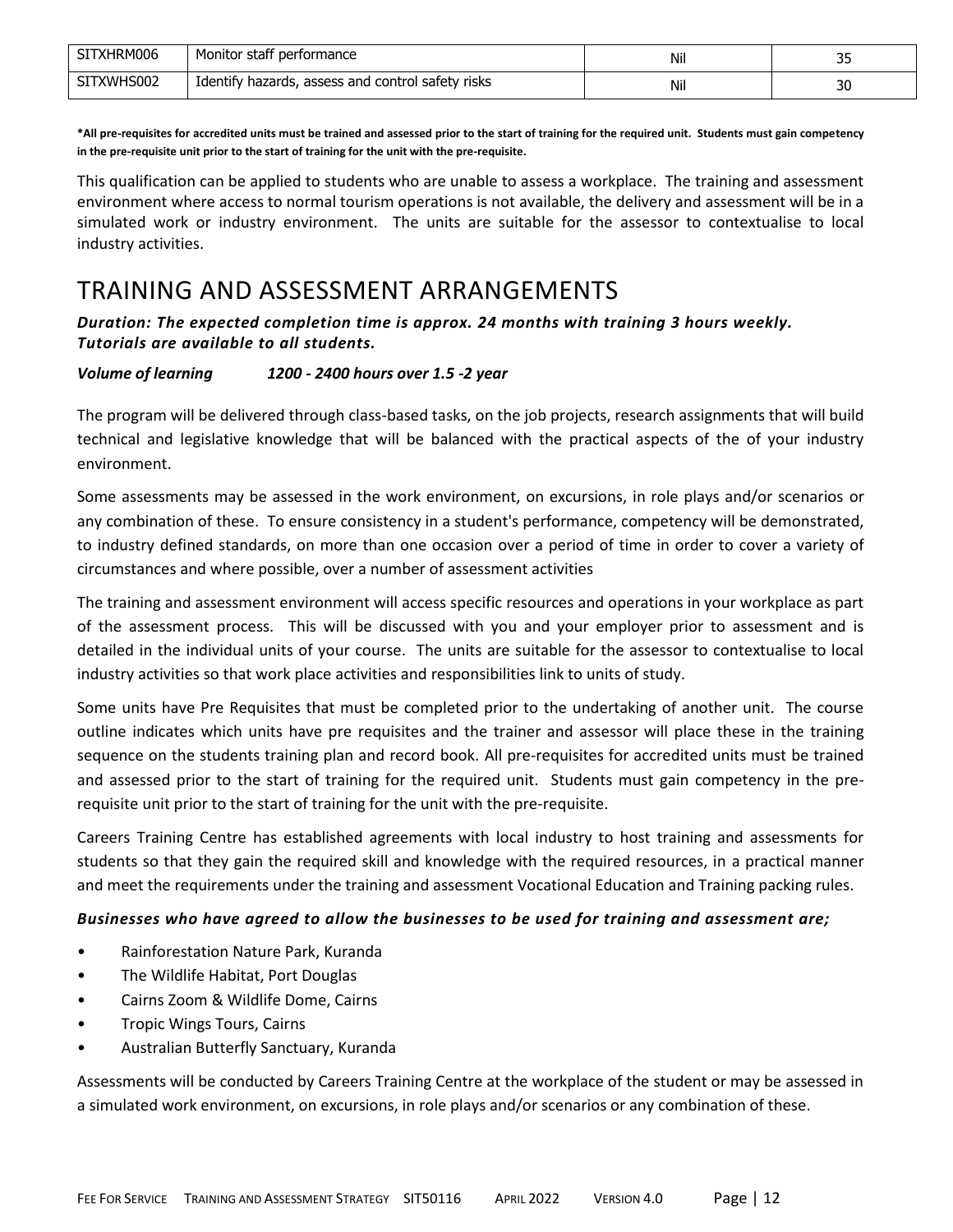To ensure consistency in a student's performance, competency will be demonstrated, to industry defined standards, on more than one occasion over a period of time in order to cover a variety of circumstances and where possible, over a number of assessment activities

A range of teaching and learning strategies will be used to deliver the competencies. These include:

- Practical tasks
- Group work
- Activities in simulated work environments
- Work experience in local tourism industry environments. The object of the work placement is to give the student practical training and experience
- Trainers will work with the student's host employer to ensure that training and the duties undertaken in the workplace support the learning process if applicable.
- Tutorials are available for student
- Careers Training Centre utilizes the services of an Indigenous Mentor to work with any student who requires the assistance of a mentor.

Careers Training Centre will ensure learners have every reasonable opportunity to complete their training program.

#### Course structure

Careers Training Centre will integrate the activities, bringing together a number of units that reflect real industry outcomes and processes and will provide regular and ongoing feedback to the student on their progress.

Set out below are a series of defined activities that students will achieve in a simulated work environment, providing the framework for industry-relevant learning. This course will be delivered through integration with other units of competency, rather than as a stand-alone learning program. **Some units have pre-requisites that must be trained and assessed prior to the start of training for another required unit. Students must gain competency in the pre-requisite unit prior to the start of training for the unit with the pre-requisite. These units are marked with \* to indicate one or more pre-requisites apply.**

| <b>Time Required</b> | <b>Topic Theme / Guidelines</b>                                |                          | <b>Unit of Competency</b> |
|----------------------|----------------------------------------------------------------|--------------------------|---------------------------|
|                      | <b>Theme:</b> Local area Tourism                               | BSBDIV501                |                           |
|                      | Focus:                                                         | SITTIND001               |                           |
|                      | The tourism and hospitality experience                         | SITXCOM005<br>SITXHRM003 |                           |
| 24 weeks             | Sources of information about Tourism and tourism products<br>٠ | SITXMGT001               |                           |
|                      | Careers in Tourism and Hospitality<br>$\bullet$                | SITXMGT002               |                           |
|                      | Roles and functions<br>$\bullet$                               | SITXWHS003               |                           |
|                      |                                                                | SITXWHS002               |                           |
|                      | Cultural understanding and expectations<br>٠                   | SITTTSL005               |                           |
| 12 weeks             | <b>Theme:</b> The Service Experience                           | SITXCCS002               |                           |
|                      | Focus:                                                         | SITXCCS007               |                           |
|                      | Standards of the industry                                      | SITXCCS008               |                           |
|                      | Communication<br>$\bullet$                                     |                          |                           |
|                      | Service Cycle<br>$\bullet$                                     |                          |                           |
|                      | <b>Quality Customer Service</b><br>$\bullet$                   |                          |                           |
|                      | Legal requirements                                             |                          |                           |
|                      | <b>Theme: Product Knowledge</b>                                | SITTTSL002               | SITTTSL002                |
|                      | Focus:                                                         | SITTGDE004               | SITTGDE004                |
|                      | Technical knowledge                                            | SITTGDE005<br>SITTGDE006 | SITTGDE005<br>SITTGDE006  |
| 31 weeks             | Operational Knowledge<br>٠                                     |                          |                           |
|                      | Changes and Trends in the Industry                             |                          |                           |
|                      | Presentation                                                   |                          |                           |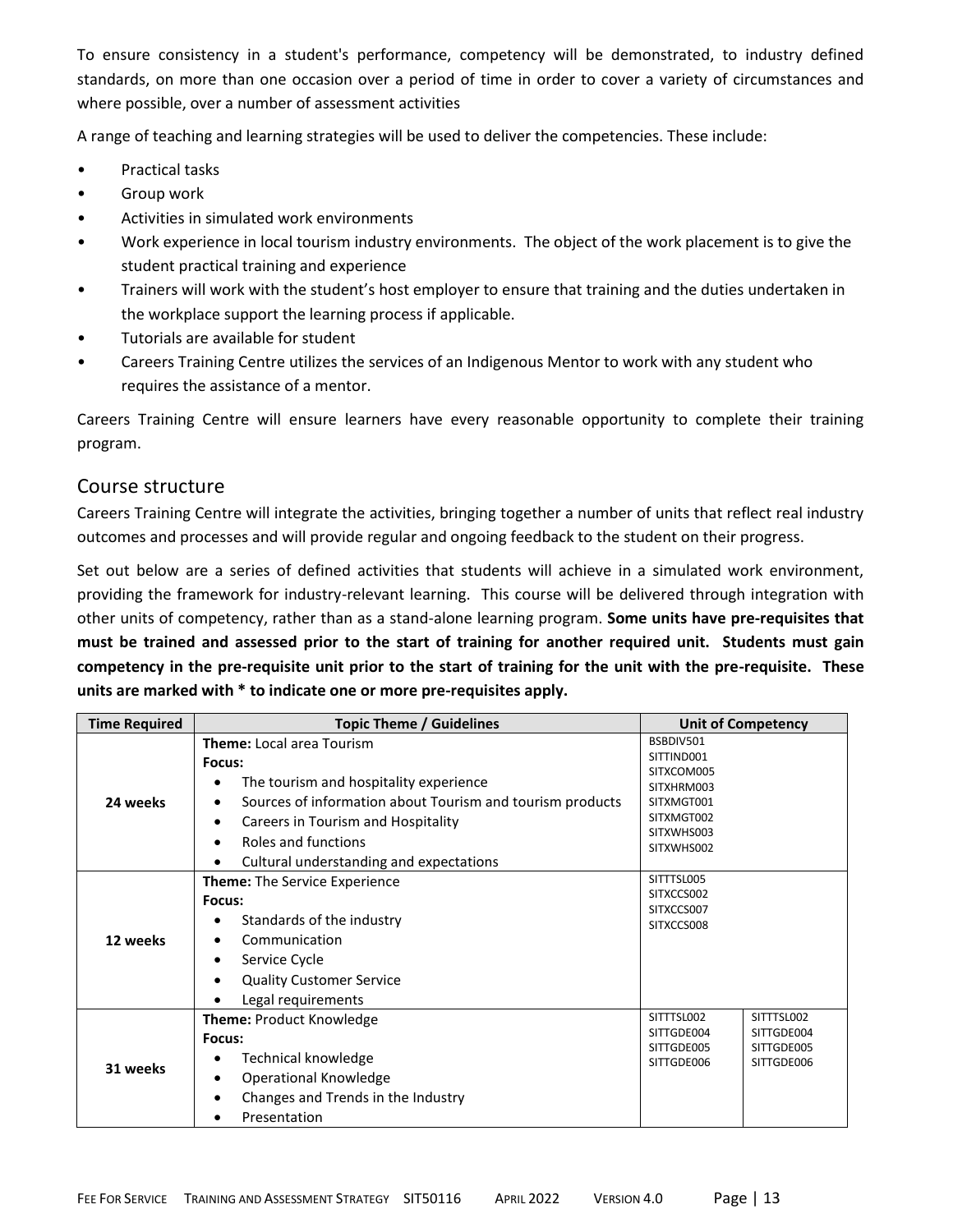| 35 weeks | <b>Theme:</b> Operating a Tourism and / or Hospitality business<br>Focus:<br>Benefits and costs<br>٠<br>Legislative requirements<br>$\bullet$<br>Working as a Team<br>٠<br>Promotion and up-selling<br>٠<br><b>Complaints and Conflict</b><br>$\bullet$<br>Marketing<br>٠ | BSBWRT411<br>HLTAID011<br>SITXFSA001<br>SITXGLC001<br>SITXHRM002 | BSBWRT401<br>BSBITU306<br>HLTAID003<br>SITXFSA001<br>SITXGLC001<br>SITXHRM002 |
|----------|---------------------------------------------------------------------------------------------------------------------------------------------------------------------------------------------------------------------------------------------------------------------------|------------------------------------------------------------------|-------------------------------------------------------------------------------|
|----------|---------------------------------------------------------------------------------------------------------------------------------------------------------------------------------------------------------------------------------------------------------------------------|------------------------------------------------------------------|-------------------------------------------------------------------------------|

## Student Progress

Trainers and assessors provide student progress information to the administration coordinator and government regulators as required, and monthly / quarterly / yearly verify that accurate and up-to-date information is recorded.

- Data is provided for input only after training has begun.
- A start date and anticipated end date is provided for each unit of competency.
- A list of units of competency in which the student is enrolled is also provided.
- Before each data submission information is reviewed and updated as required.
- Data is provided to the administration coordinator on hard copy each time competencies are achieved by students and when students have achieved the qualification.
- After data entry a printout from the management system is provided to the trainer/assessor for checking, and returned with any corrections to the administration coordinator. This printout is signed and dated by the trainers and assessor as accurate.
- After adjustments or corrections, the administration coordinator operator provides an updated printout for the trainer/assessor.
- On completion of the course, unit outcomes are checked by the assessor to confirm outcomes and whether a certificate or a statement of attainment will be issued.
- The administration coordinator will check to indicate partial completion or successful completion of the qualification.
- The administration coordinator will provide the assessor with a final printout of results.

### Student Records

Students are able to access their student records at any time by contacting their trainer / assessor or by contacting Careers Training Centre on E[:training@careerstrainingcentre.com](mailto:training@careerstrainingcentre.com) or T:(07) 40419 454. Careers Training Centre will be able to supply details of completed accredited units, statements of attainments, copies of training plans and record books and feedback on student progress.

All current students will be updated every three months with a copy of their progress, but are welcome to request information at any time. Statements of Attainment will be issued at no cost on request by students who are *currently enrolled* with Career Training Centre.

The Australian Skills Quality Authority (ASQA) is the national regulator for Australia's vocational education and training sector. If the provider that originally issued your qualification or statement of attainment has closed, ASQA may hold the student records.

#### **Additional Fees**

Students who have completed their study/ training with Careers Training Centre (CTC) will be charged \$35 for the reissue of a Certificate or Statement of Attainment. Students will need to complete an application form to request a copy of their Student Record by Email: [training@careerstrainingcentre.com](mailto:training@careerstrainingcentre.com) or down loading the forms from Website: [www.careerstrainingcentre.com](http://www.careerstrainingcentre.com/) or contacting Tel: (07) 4041 9454 Fax: (07) 4041 9499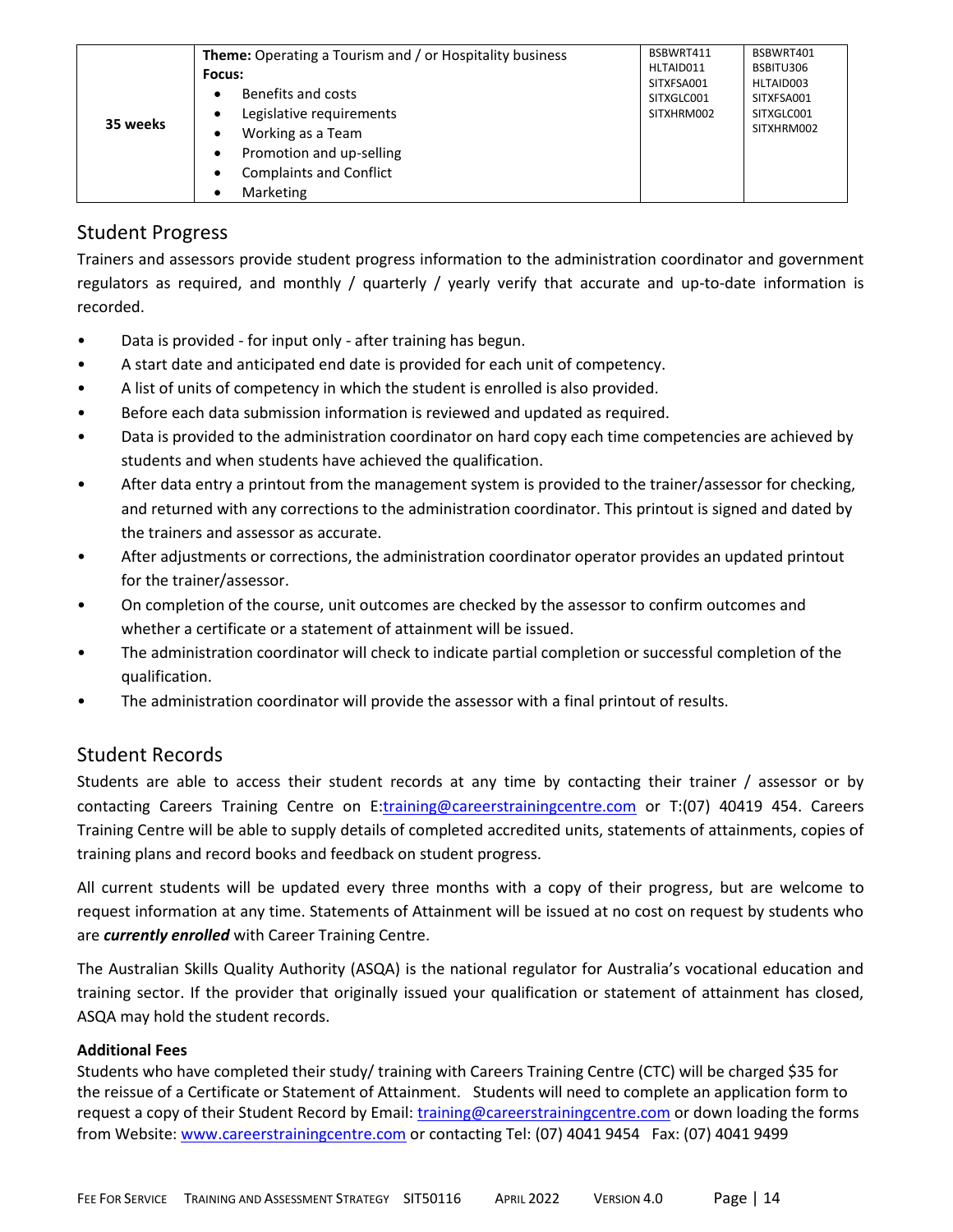### Training and assessment techniques or tools used to gather evidence assessment.

Throughout training, students will develop new skills and knowledge. Combined with any workplace placement undertaken, students over time, will gain recognition of the skills they demonstrate consistently.

#### **All pre-requisites for accredited units must be trained and assessed prior to the start of training for the required unit. Students must gain competency in the pre-requisite unit prior to the start of training for the unit with the pre-requisite.**

Assessors have flexibility (according to the requirements of the Training Package and units of competency) in selecting which techniques or tools they will use to gather sufficient evidence, in a range of contexts, to make a decision (including RPL).

*Note: this is a guide only. Further detail can be found in the Staff Assessment Guidelines:*

An assessment tool includes the following components:

- The context and conditions for the assessment
- The tasks to be administered to the candidate
- An outline of the evidence to be gathered from the candidate
- The evidence criteria used to judge the quality of performance (i.e. the assessment decision-making rules)
- The administration, recording and reporting requirements

The following matrix gives a general overview of some of the techniques or tools that will be used to gather evidence towards competency to enable judgments to be made about students' competency in each unit.

Key to techniques or

- 1. Demonstration / Stimulation / Observation
- 2. Project / Research
- 3. Case Studies
- 4. Written Questions & Answer
- 5. Third Party

| <b>Unit of</b> |                                                               |   |                |              | Check $(x)$ technique |   |
|----------------|---------------------------------------------------------------|---|----------------|--------------|-----------------------|---|
|                | <b>Unit Name</b>                                              |   |                | that applies |                       |   |
| competency     |                                                               | 1 | $\overline{2}$ | 3            | 4                     | 5 |
| BSBDIV501      | Manage diversity in the workplace                             | X | X              |              | X                     | X |
| SITTIND001     | Source and use information on the tourism and travel industry | X |                |              | X                     | X |
| SITXCCS007     | Enhance customer service experiences                          | X | X              |              | x                     | X |
| SITXCCS008     | Develop and Manage quality customer service practices         | X | X              |              | X                     | X |
| SITXCOM005     | Manage conflict                                               | X | X              |              | X                     | X |
| SITXFIN002     | Interpret financial information                               | X | X              |              | Χ                     | X |
| SITXFIN003     | Manage finances within a budget                               | X | X              |              | X                     | X |
| SITXFIN004     | Prepare and monitor budgets                                   | x | X              |              | x                     | X |
| SITXHRM003     | Lead and manage people                                        | X | X              |              | X                     | X |
| SITXMGT001     | Monitor work operations                                       | X | X              |              | X                     | X |
| SITXMGT002     | Establish and conduct business relationships                  | X | X              |              | X                     | X |
| SITXWHS003     | Implement and monitor work health and safety practices        | X |                |              | X                     | X |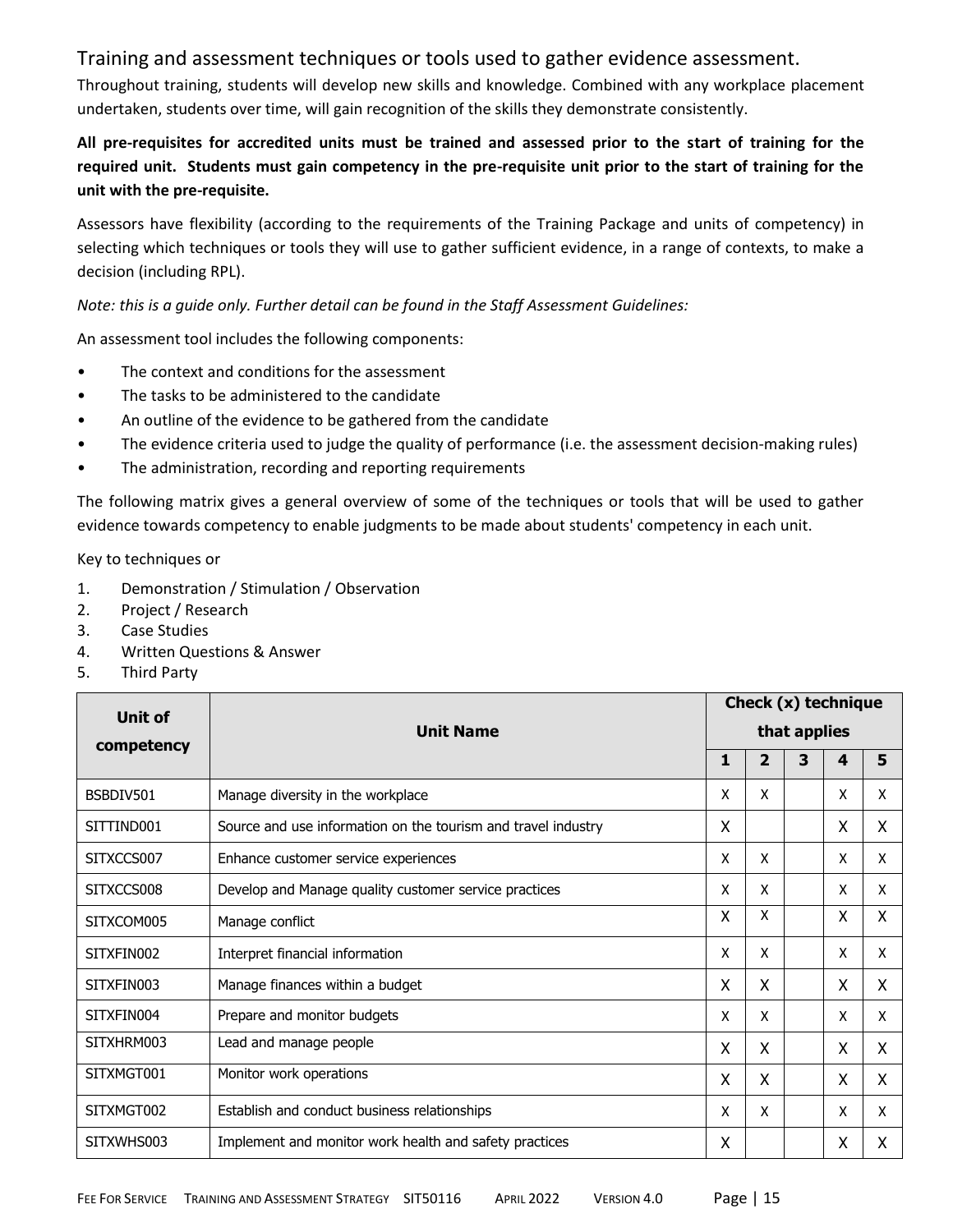| SITTTSL002 | Access and interpret product information                                      | X                                             | X            |              | $\boldsymbol{\mathsf{X}}$ | Χ            |
|------------|-------------------------------------------------------------------------------|-----------------------------------------------|--------------|--------------|---------------------------|--------------|
| SITTTSL005 | Sell tourism products and services                                            | X                                             | X            |              | X                         | X            |
| SITTTSL006 | Prepare quotations                                                            | $\mathsf{x}$                                  | X            |              | X                         | X            |
| SITTTSL007 | Process reservations                                                          | $\mathsf{X}$                                  |              | $\mathsf{x}$ | X                         | Χ            |
| SITTTSL010 | Use a computerised reservations or operations system                          | $\mathsf{x}$                                  | $\mathsf{x}$ |              | X                         | X            |
| SITXCCS002 | Provide visitor information                                                   | $\pmb{\mathsf{X}}$                            | $\sf X$      |              | X                         | X            |
| SITTGDE004 | Lead tour groups                                                              | X                                             |              |              | X                         | X            |
| SITTGDE005 | Prepare and present tour commentaries or activities                           | $\mathsf{X}$                                  | $\sf X$      |              | X                         | X            |
| SITTGDE006 | Develop and maintain the general and regional knowledge required by<br>quides | X                                             | $\mathsf{x}$ |              | X                         | X            |
| BSBWRT411  | Write complex documents                                                       | X                                             | X            |              | X                         | X            |
| HLTAID011  | Provide first aid                                                             | Delivery by contacted Qualified<br><b>RTO</b> |              |              |                           |              |
| SITXFSA001 | Use hygienic practices for food safety                                        | X                                             |              | X            | X                         | Χ            |
| SITXGLC001 | Research and comply with regulatory requirements                              | X                                             | X            | $\mathsf{x}$ | X                         | $\mathsf{x}$ |
| SITXHRM002 | Roster staff                                                                  | X                                             | X            |              | X                         | X            |
| SITXHRM004 | Recruit, select and induct staff                                              | X                                             | X            |              | X                         | X            |
| SITXHRM006 | Monitor staff performance                                                     | X                                             | X            |              | X                         | X            |
| SITXWHS002 | Identify hazards, assess and control safety risks                             | X                                             | X            |              | X                         | X            |

## Credit Transfer (CT)

Credit Transfer is supplying the documentation to support the skill and knowledge you have previously gained in transfer of supported documentation. This means that you don't have to complete a competency again if you have already completed it previously.

Trainers will need to review if your accredited qualification or recognised units are still within a current training package or are equivalent to the current training package or units. Discuss your previous educational qualifications with your trainer to see if this is a possibility for you.

If you have completed an accredited qualification or recognised units of study with a Registered Training Organisation, you may be eligible for a credit transfer.

*Note: this is a guide only. Further detail can be found in the Student Information Handbook.*

## Recognition of Prior Learning (RPL)

The objective of the Recognition of Prior Learning (RPL) for the Vocational Education and Training system is to ensure that an individual's prior learning achieved through formal and informal training, work experience or other life experiences is appropriately recognised.

RPL assessment collects evidence of learning that has occurred outside the formal education and training system. The RPL process is a more personal process involving the assessor collecting evidence and aligning the evidence to the requirements of the accredited course or training package qualification. Students may request an RPL Application Form for more than one unit.

*Note: this is a guide only. Further detail can be found in the Student Information Handbook.*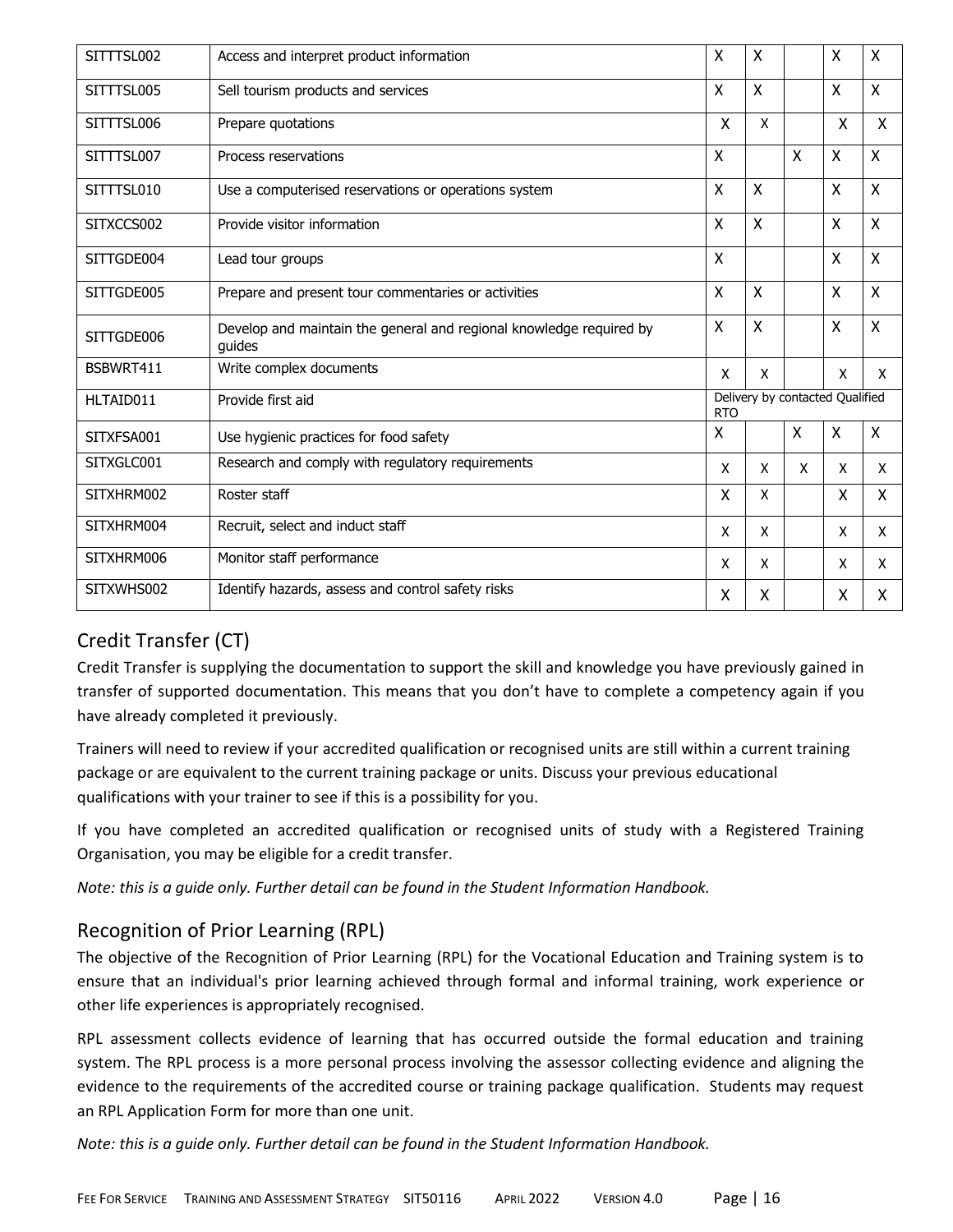#### *What RPL is Not!*

Using the RPL process is not an easy way to get a qualification. It is not a matter of time served or amounts of experience but the specific and relevant learning which is assessed according to the prescribed Competency Standards. Applicants need to be committed to supporting their case by locating and providing suitable evidence and documentation as required by the Careers Training Centre.



ref: [www.training.gov.au](http://www.training.gov.au/) – SIT training package

Each of these assessment pathways leads to full recognition of competencies held – the critical issue is that the candidate is competent, not how the competency was acquired.

Employability skills are integral to achieving workplace competency. Delivery and assessment of the training and assessment will be undertaken in an integrated and holistic way, as represented diagrammatically below.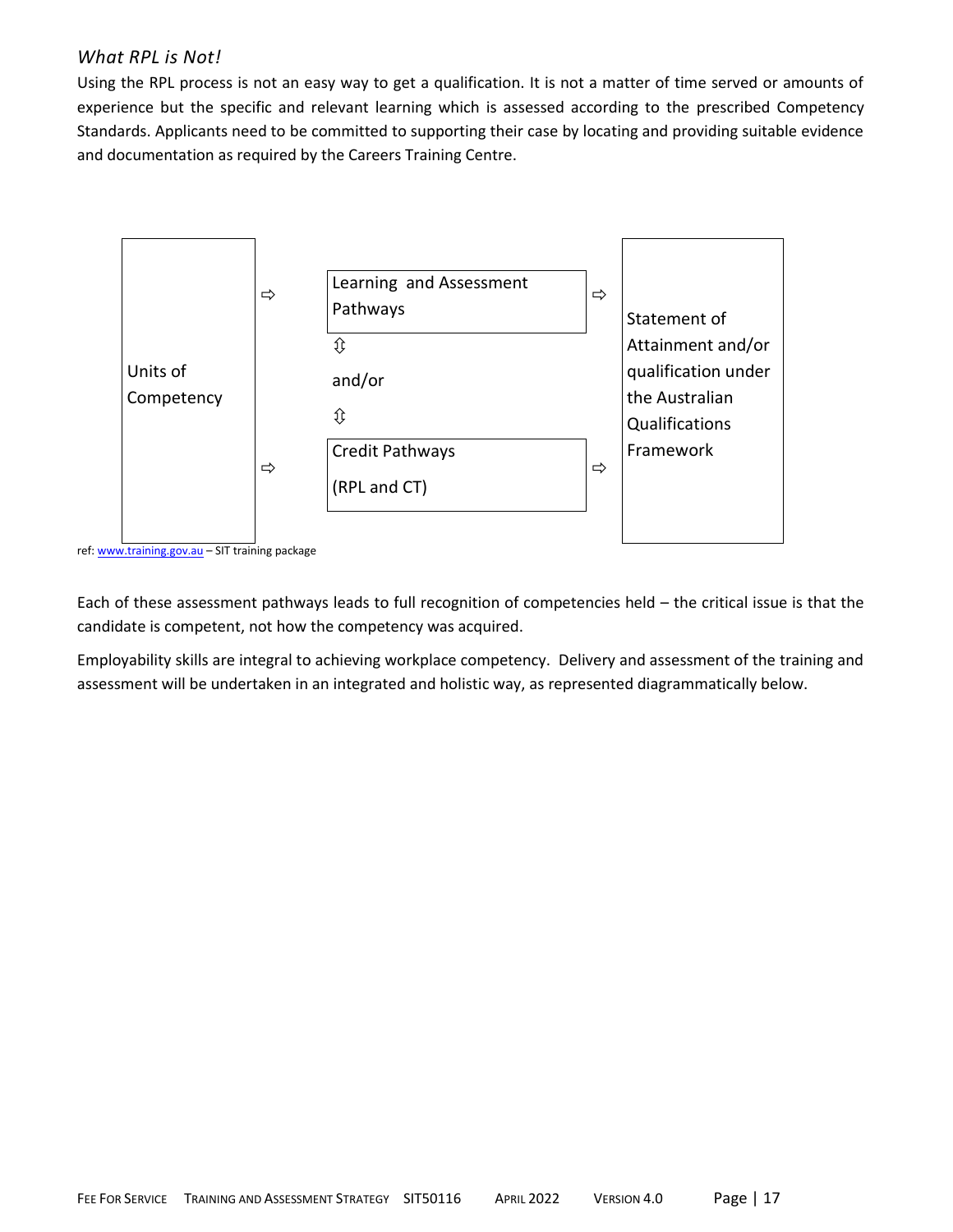

ref: [www.training.gov.au](http://www.training.gov.au/) – SIT training package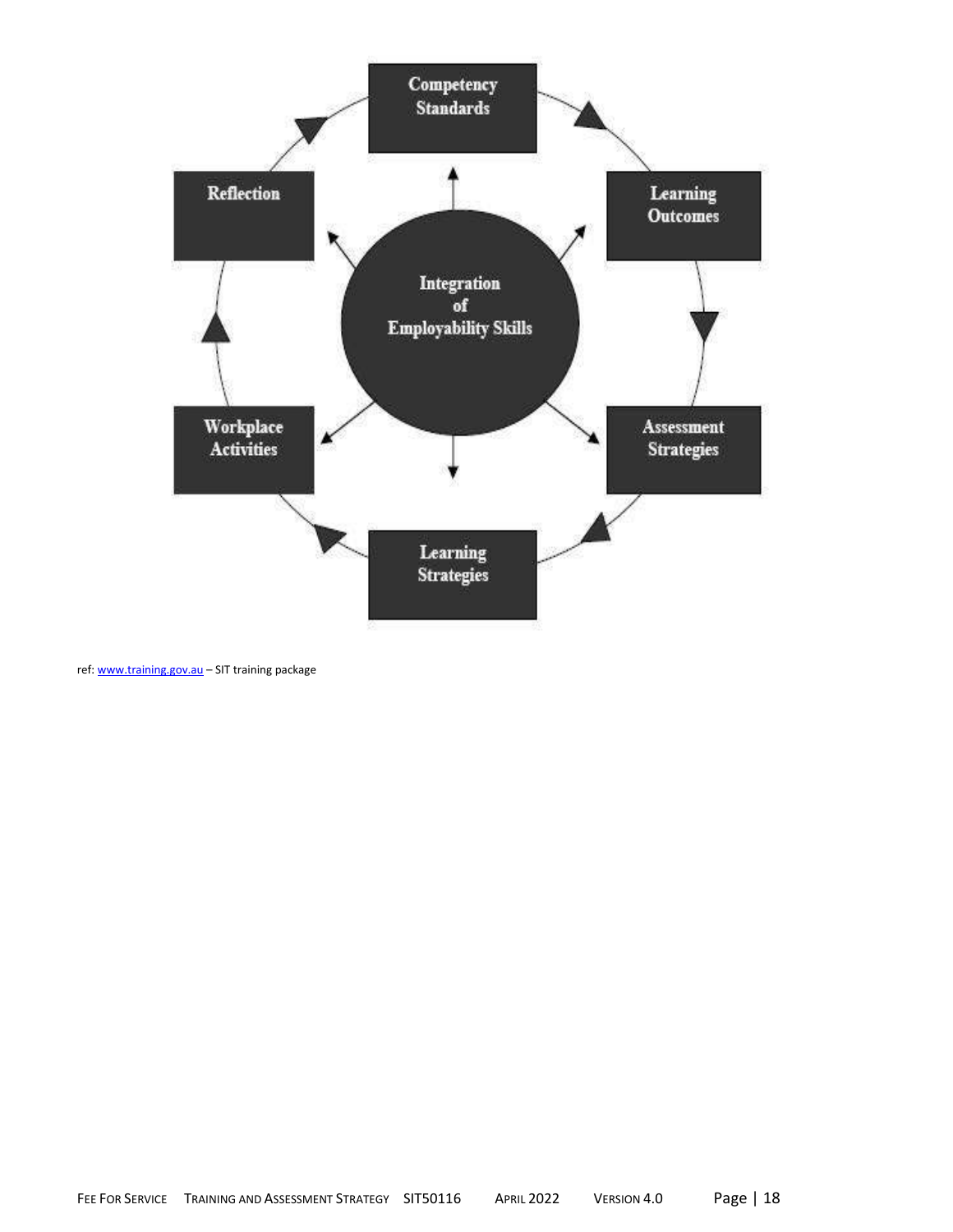## TRAINING AND STAFF

Trainers and assessors are qualified, and have a minimum of 5 years industry experience, Minimum TAE40110 Certificate IV in Training and Assessment, Current Blue Card and have completed a Fit and Proper Person Form. All experience and qualifications are verified and copied on their staff files. A staff profile and units of competency are reviewed annually to assess skills and knowledge to ensure it remains current and accurate. Professional development to maintain currency in training and assessment as well as industry experience is planned and regularly scheduled with all staff.

|                                                                                | Training arrangements                                                                                                                                                                                                                                                                                                                                                                                                                                                                                                                                                                                                                                                                                                                                                                                                                                                                                                                                                                                                                                                                                                                                                                                                                                                                                                                                                                                                                                                                                                                                                                                                                                                                            | Staff                                                                                                                                                                                                                                                                                                                                                                                                                                                             |                       |                      |  |
|--------------------------------------------------------------------------------|--------------------------------------------------------------------------------------------------------------------------------------------------------------------------------------------------------------------------------------------------------------------------------------------------------------------------------------------------------------------------------------------------------------------------------------------------------------------------------------------------------------------------------------------------------------------------------------------------------------------------------------------------------------------------------------------------------------------------------------------------------------------------------------------------------------------------------------------------------------------------------------------------------------------------------------------------------------------------------------------------------------------------------------------------------------------------------------------------------------------------------------------------------------------------------------------------------------------------------------------------------------------------------------------------------------------------------------------------------------------------------------------------------------------------------------------------------------------------------------------------------------------------------------------------------------------------------------------------------------------------------------------------------------------------------------------------|-------------------------------------------------------------------------------------------------------------------------------------------------------------------------------------------------------------------------------------------------------------------------------------------------------------------------------------------------------------------------------------------------------------------------------------------------------------------|-----------------------|----------------------|--|
| Units of competency                                                            |                                                                                                                                                                                                                                                                                                                                                                                                                                                                                                                                                                                                                                                                                                                                                                                                                                                                                                                                                                                                                                                                                                                                                                                                                                                                                                                                                                                                                                                                                                                                                                                                                                                                                                  | <b>Technical advisor</b>                                                                                                                                                                                                                                                                                                                                                                                                                                          | Qualified<br>assessor | Qualified<br>trainer |  |
| BSBDIV501<br>Manage diversity in the workplace                                 | Penny Cleland (PC) has a diverse background in Tourism and Hospitality with<br>experience in both Front Line and Senior Management. During her career,<br>she completed 10 years working for Power Brewing, 6 years working for                                                                                                                                                                                                                                                                                                                                                                                                                                                                                                                                                                                                                                                                                                                                                                                                                                                                                                                                                                                                                                                                                                                                                                                                                                                                                                                                                                                                                                                                  | General Managers, Duty<br>Managers and                                                                                                                                                                                                                                                                                                                                                                                                                            | PC, MvdB<br>PG        | PC, MvdB,<br>PG      |  |
| SITTIND001<br>Source and use information on the<br>tourism and travel industry | Fosters and 4 Years with Raging Thunder, 2 of which were spent living and<br>working on Fitzroy Island. During her career, Penny spent 10 years living and<br>working in Weipa and became heavily involved in several community projects<br>and committees. In 2015 Penny completed a Diploma of Training Design and<br>Development TAE50211 and a Diploma of Vocational Education and Training<br>TAE50111 where completed as part of CTC's continuous professional<br>development plan and to ensure quality training products and services<br>continued to be delivered to students. Penny has also completed:<br>Certificate IV in Training and Assessment TAE40110<br>Diploma of Human Resources BSB50607<br>Diploma of Management BSB51107<br>Certificate IV in Hospitality THH 42497<br>Diploma of Hospitality Management SIT50416<br>Diploma of Travel & Tourism Management SIT50116<br>Blue card for Child Related Employment<br>Melissa Van der Boom (MvdB completed a Diploma of Training Design and<br>Development TAE50211 and a Diploma of Vocational Education and Training<br>TAE50111 where completed as part of CTC's continuous professional<br>development plan and to ensure quality training products and services<br>continued to be delivered to students. Melissa has also completed:<br><b>BSc Hons Environmental Biology</b><br>Certificate IV in Training and Assessment TAE40110<br>Certificate II in Animal Studies ACM20117<br>Certificate III in Captive Animals ACM30317<br>Diploma of Travel and Tourism Management SIT50116<br>Certificate III in Tourism SIT30116<br>Certificate III in Tour directing and guiding<br>Blue card for Child Related Employment | Supervisors at business<br>sites of the CaPTA<br>Group, Rainforestation<br>Nature Park, The Wildlife<br>Habitat, Cairns Travel<br>Centre, Cairns Wildlife<br>Dome and the Australian<br><b>Butterfly Sanctuary,</b><br><b>Tropic Wings Coach</b><br>Tours.<br>Management staff will<br>advise of industry<br>trends, changes to<br>legislation and the<br>practical application into<br>industry including<br>industry benchmarks,<br>timeframes and<br>standards | PC, MvdB<br>PG        | PC, MvdB,<br>PG      |  |
| SITXCCS007<br>Enhance customer service<br>experiences                          |                                                                                                                                                                                                                                                                                                                                                                                                                                                                                                                                                                                                                                                                                                                                                                                                                                                                                                                                                                                                                                                                                                                                                                                                                                                                                                                                                                                                                                                                                                                                                                                                                                                                                                  |                                                                                                                                                                                                                                                                                                                                                                                                                                                                   | PC, MvdB<br>PG        | PC, MvdB,<br>PG      |  |
| SITXCCS008<br>Develop and manage quality<br>customer service practices         |                                                                                                                                                                                                                                                                                                                                                                                                                                                                                                                                                                                                                                                                                                                                                                                                                                                                                                                                                                                                                                                                                                                                                                                                                                                                                                                                                                                                                                                                                                                                                                                                                                                                                                  |                                                                                                                                                                                                                                                                                                                                                                                                                                                                   | PC, MvdB<br>PG        | PC, MvdB,<br>PG      |  |
| SITXCOM005<br>Manage conflict                                                  |                                                                                                                                                                                                                                                                                                                                                                                                                                                                                                                                                                                                                                                                                                                                                                                                                                                                                                                                                                                                                                                                                                                                                                                                                                                                                                                                                                                                                                                                                                                                                                                                                                                                                                  |                                                                                                                                                                                                                                                                                                                                                                                                                                                                   | PC, MvdB<br>PG        | PC, MvdB,<br>PG      |  |
| SITXFIN002<br>Interpret financial information                                  |                                                                                                                                                                                                                                                                                                                                                                                                                                                                                                                                                                                                                                                                                                                                                                                                                                                                                                                                                                                                                                                                                                                                                                                                                                                                                                                                                                                                                                                                                                                                                                                                                                                                                                  |                                                                                                                                                                                                                                                                                                                                                                                                                                                                   | PC, MvdB              | PC, MvdB,            |  |
| SITXFIN003<br>Manage finances within a budget                                  |                                                                                                                                                                                                                                                                                                                                                                                                                                                                                                                                                                                                                                                                                                                                                                                                                                                                                                                                                                                                                                                                                                                                                                                                                                                                                                                                                                                                                                                                                                                                                                                                                                                                                                  |                                                                                                                                                                                                                                                                                                                                                                                                                                                                   | PC, MvdB<br>PG        | PC, MvdB,<br>PG      |  |
| SITXFIN004<br>Prepare and monitor budgets                                      |                                                                                                                                                                                                                                                                                                                                                                                                                                                                                                                                                                                                                                                                                                                                                                                                                                                                                                                                                                                                                                                                                                                                                                                                                                                                                                                                                                                                                                                                                                                                                                                                                                                                                                  |                                                                                                                                                                                                                                                                                                                                                                                                                                                                   | PC, MvdB<br>PG        | PC, MvdB,<br>PG      |  |
| SITXHRM003<br>Lead and manage people                                           |                                                                                                                                                                                                                                                                                                                                                                                                                                                                                                                                                                                                                                                                                                                                                                                                                                                                                                                                                                                                                                                                                                                                                                                                                                                                                                                                                                                                                                                                                                                                                                                                                                                                                                  |                                                                                                                                                                                                                                                                                                                                                                                                                                                                   | PC, MvdB<br>PG        | PC, MvdB,<br>PG      |  |
| SITXMGT001                                                                     |                                                                                                                                                                                                                                                                                                                                                                                                                                                                                                                                                                                                                                                                                                                                                                                                                                                                                                                                                                                                                                                                                                                                                                                                                                                                                                                                                                                                                                                                                                                                                                                                                                                                                                  |                                                                                                                                                                                                                                                                                                                                                                                                                                                                   | PC, MvdB              | PC, MvdB,            |  |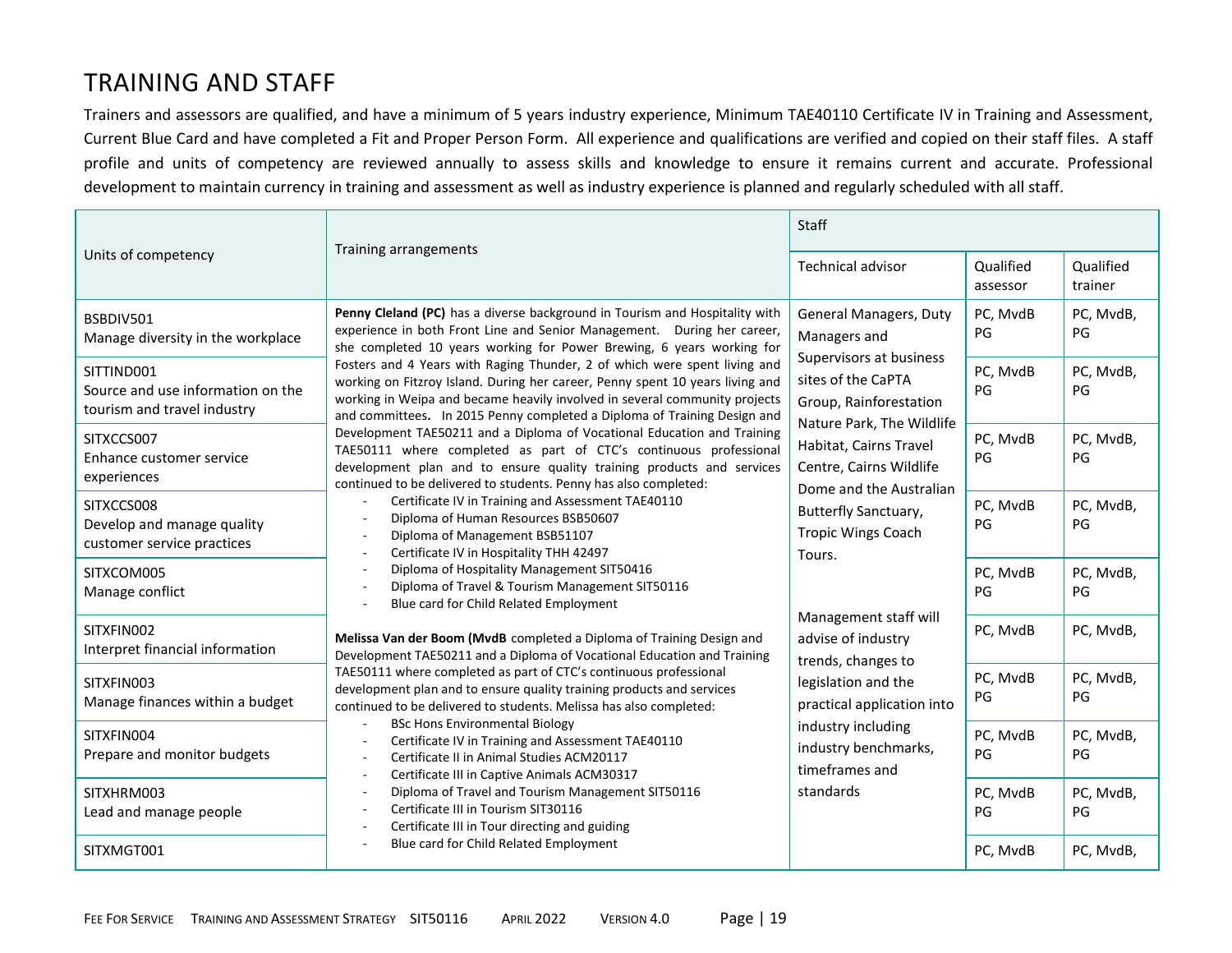| Monitor work operations                                                                        | HTLAID003 Provide First Aid                                                                                                                                                                                                                                                                                                                                                                                                                                                                                                                                                                                                                                                                                                                                                                                                                                                                                                                                                                                                                                                                                                                                                                                                                                                                                                                                                                                                                                                                               |                                                                                | PG                    | PG                    |
|------------------------------------------------------------------------------------------------|-----------------------------------------------------------------------------------------------------------------------------------------------------------------------------------------------------------------------------------------------------------------------------------------------------------------------------------------------------------------------------------------------------------------------------------------------------------------------------------------------------------------------------------------------------------------------------------------------------------------------------------------------------------------------------------------------------------------------------------------------------------------------------------------------------------------------------------------------------------------------------------------------------------------------------------------------------------------------------------------------------------------------------------------------------------------------------------------------------------------------------------------------------------------------------------------------------------------------------------------------------------------------------------------------------------------------------------------------------------------------------------------------------------------------------------------------------------------------------------------------------------|--------------------------------------------------------------------------------|-----------------------|-----------------------|
| SITXMGT002<br>Establish and conduct business<br>relationships                                  | Melissa also has a Statement of Attainment for the Wet Tropic World Heritage<br>Tour Guide Skill Set for the units:<br>SITTDGE006A - Prepare and present tour commentaries or activities                                                                                                                                                                                                                                                                                                                                                                                                                                                                                                                                                                                                                                                                                                                                                                                                                                                                                                                                                                                                                                                                                                                                                                                                                                                                                                                  | PG<br>SITTGDE008A - Research and share general information on                  | PC, MvdB              | PC, MvdB,<br>PG       |
| SITXWHS003<br>Implement and monitor work health<br>and safety practices                        | Australian Indigenous Culture<br>SITTGDE010A - Prepare specialised interpretive content on flora,<br>fauna and landscape                                                                                                                                                                                                                                                                                                                                                                                                                                                                                                                                                                                                                                                                                                                                                                                                                                                                                                                                                                                                                                                                                                                                                                                                                                                                                                                                                                                  |                                                                                | PC, MvdB<br>PG        | PC, MvdB,<br>PG       |
| SITTTSL002<br>Access and interpret product<br>information                                      | From 1995 Melissa has worked in the Tourism industry working as a guide and<br>from 2000 in a Captive Animal environment and was the Wildlife Supervisor<br>for the Cairns ZOOM & Wildlife Dome for 9 years. Melissa meets regularly                                                                                                                                                                                                                                                                                                                                                                                                                                                                                                                                                                                                                                                                                                                                                                                                                                                                                                                                                                                                                                                                                                                                                                                                                                                                      | with the wildlife parks and staff including Rainforestation, Wildlife Habitat, | PC, MvdB<br>PG        | PC, MvdB,<br>PG       |
| SITTTSL005<br>Sell tourism products and services                                               | Cairns ZOOM & Wildlife Dome and Australian Butterfly Sanctuary,<br>Paolo Gambino (PG) is a true North Queenslander - born and raised in                                                                                                                                                                                                                                                                                                                                                                                                                                                                                                                                                                                                                                                                                                                                                                                                                                                                                                                                                                                                                                                                                                                                                                                                                                                                                                                                                                   |                                                                                | PC, MvdB<br>PG        | PC, MvdB,<br>PG       |
| SITTTSL006<br>Prepare quotations                                                               | Ingham. He attended Gilroy Santa Maria College and Ingham State High<br>School and finalized his formal schooling completing a Bachelor of Education<br>Degree in Secondary School Teaching focusing on Italian and Japanese.<br>Paolo lived and worked as an English teacher in Tokushima, Japan for 3 years<br>before returning to live in Cairns embarking on his career in Hospitality at the<br>Pacific International Hotel where he worked in reception, F&B, Guest Liaison<br>Officer and Director of sales. After 7 years with the Kamsler family, he went<br>on to work with Daikyo as Director of Sales and Marketing with Great<br>Adventures and Green Island Resort for 3 years and then Quicksilver for a<br>further 18months.<br>He then went on to Cairns Colonial Club Resort and Palm Royale Cairns for a<br>further 3 years where he worked as Director of Sales & Marketing. Paolo then<br>went on to Cairns Plaza Hotel as General Manager and then moved to Darwin<br>where he worked with H Hotel and Oaks Hotel Darwin in an effort to gain<br>exposure to the Corporate market.<br>He then moved to Albury where he worked as the General Manager of<br>Mantra Albury Hotel<br>Bachelor of Education (Secondary) James Cook University, QLD 1990<br>Certificate IV in Training and Assessment TAE40116<br>Certificate III in Tourism SIT30116<br>Certificate III in Hospitality SIT3016<br>Diploma of Hospitality Management SIT50416<br>First Aid HLTAID011<br><b>Blue Card</b> |                                                                                | PC, MvdB              | PC, MvdB,             |
| SITTTSL007<br>Process reservations                                                             |                                                                                                                                                                                                                                                                                                                                                                                                                                                                                                                                                                                                                                                                                                                                                                                                                                                                                                                                                                                                                                                                                                                                                                                                                                                                                                                                                                                                                                                                                                           | PC,                                                                            | PC                    |                       |
| SITTTSL010<br>Use a computerised reservations or<br>operations system                          |                                                                                                                                                                                                                                                                                                                                                                                                                                                                                                                                                                                                                                                                                                                                                                                                                                                                                                                                                                                                                                                                                                                                                                                                                                                                                                                                                                                                                                                                                                           |                                                                                | PC                    | PC                    |
| SITXCCS002<br>Provide visitor information                                                      |                                                                                                                                                                                                                                                                                                                                                                                                                                                                                                                                                                                                                                                                                                                                                                                                                                                                                                                                                                                                                                                                                                                                                                                                                                                                                                                                                                                                                                                                                                           |                                                                                | PC, MvdB<br>PG        | PC, MvdB,<br>PG       |
| SITTGDE004<br>Lead tour groups                                                                 |                                                                                                                                                                                                                                                                                                                                                                                                                                                                                                                                                                                                                                                                                                                                                                                                                                                                                                                                                                                                                                                                                                                                                                                                                                                                                                                                                                                                                                                                                                           |                                                                                | MvdB                  | MvdB                  |
| SITTGDE005<br>Prepare and present tour<br>commentaries or activities                           |                                                                                                                                                                                                                                                                                                                                                                                                                                                                                                                                                                                                                                                                                                                                                                                                                                                                                                                                                                                                                                                                                                                                                                                                                                                                                                                                                                                                                                                                                                           | MvdB                                                                           | <b>MvdB</b>           |                       |
| SITTGDE006<br>Develop and maintain the general<br>and regional knowledge required by<br>guides |                                                                                                                                                                                                                                                                                                                                                                                                                                                                                                                                                                                                                                                                                                                                                                                                                                                                                                                                                                                                                                                                                                                                                                                                                                                                                                                                                                                                                                                                                                           |                                                                                | MvdB,                 | MvdB,                 |
| BSBWRT411<br>Write complex documents                                                           |                                                                                                                                                                                                                                                                                                                                                                                                                                                                                                                                                                                                                                                                                                                                                                                                                                                                                                                                                                                                                                                                                                                                                                                                                                                                                                                                                                                                                                                                                                           |                                                                                | PC, MvdB              | PC, MvdB,             |
| HLTAID011<br>Provide first aid                                                                 |                                                                                                                                                                                                                                                                                                                                                                                                                                                                                                                                                                                                                                                                                                                                                                                                                                                                                                                                                                                                                                                                                                                                                                                                                                                                                                                                                                                                                                                                                                           |                                                                                | <b>OUT</b><br>SOURCED | <b>OUT</b><br>SOURCED |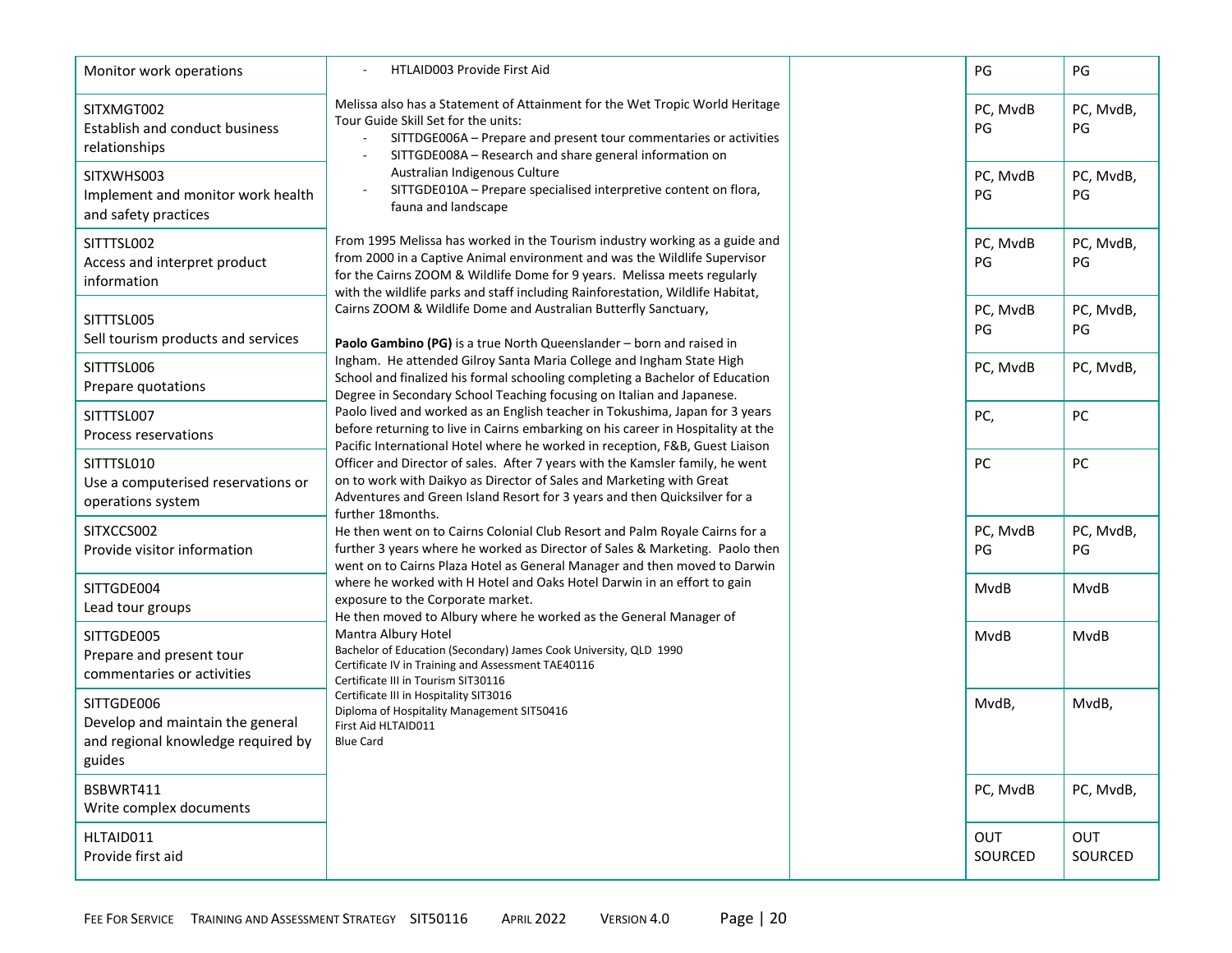| SITXFSA001<br>Use hygienic practices for food<br>safety            |  | PC, MvdB<br>PG | PC, MvdB,<br>PG |
|--------------------------------------------------------------------|--|----------------|-----------------|
| SITXGLC001<br>Research and comply with<br>regulatory requirements  |  | PC, MvdB<br>PG | PC, MvdB,<br>PG |
| SITXHRM002<br>Roster staff                                         |  | PC, MvdB<br>PG | PC, MvdB,<br>PG |
| SITXHRM004<br>Recruit, select and induct staff                     |  | PC, MvdB       | PC, MvdB,       |
| SITXHRM006<br>Monitor staff performance                            |  | PC, MvdB<br>PG | PC, MvdB,<br>PG |
| SITXWHS002<br>Identify hazards, assess and control<br>safety risks |  | PC, MvdB<br>PG | PC, MvdB,<br>PG |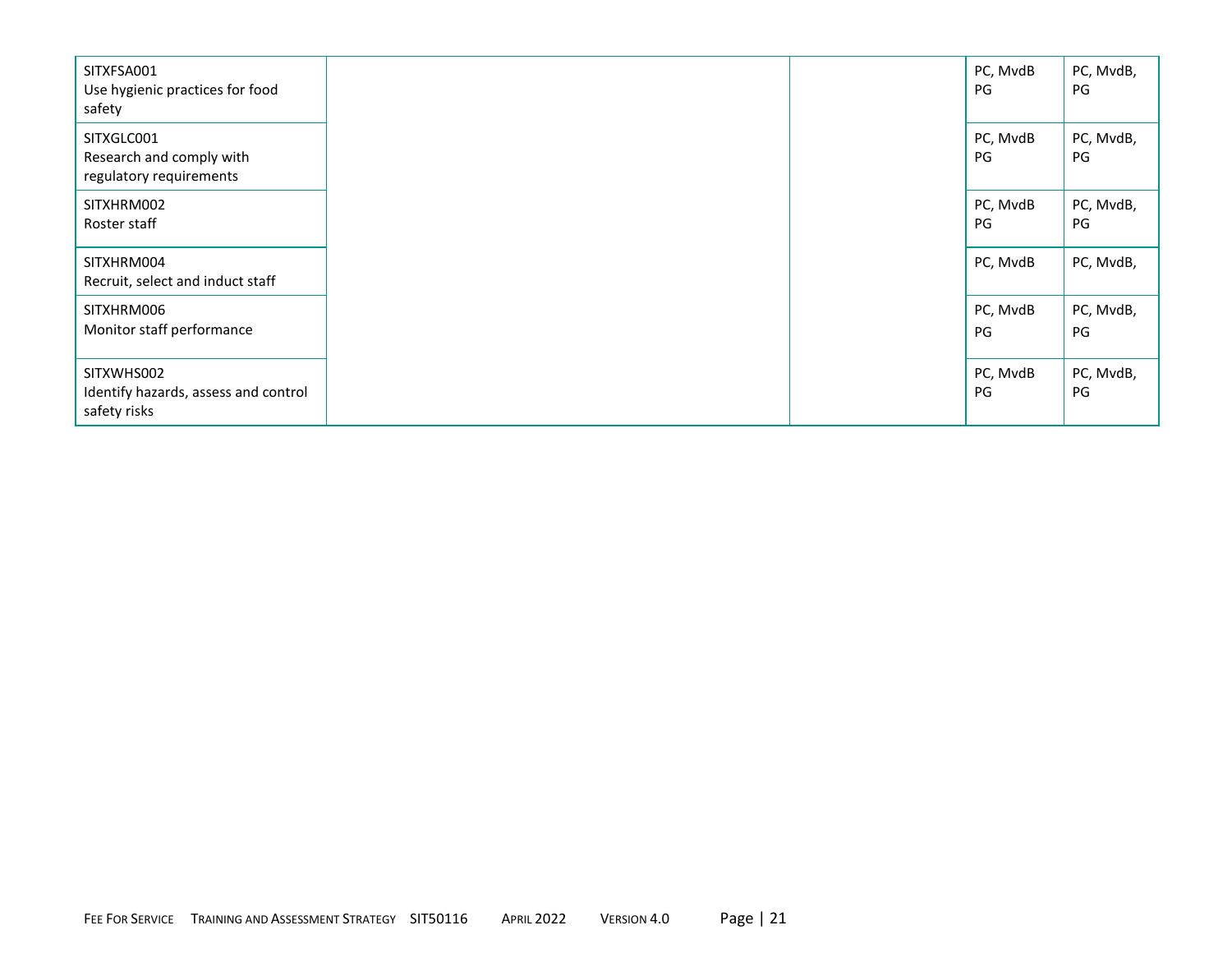## ENVIRONMENT AND RESOURCES

Some units within the Diploma of Travel and Tourism Management will require specific resources and environments for training and assessment.

The following list details the requirements of the resources and equipment for each of the assessment environments specified within each unit of competency. Additional resource requirements may apply for specific units of competency; these are listed within the assessment unit of each student.

Requirements for the following environments are detailed below:

- Kitchen storage area
- Food preparation area
- Operational bar
- Operational restaurant or dining area
- Accommodation front office environment
- Tourism office
- Touring environment

Specific per-person equipment ratios specified in the following lists relate to the availability of these resources for the purposes of assessment. It is assumed that the same piece of equipment may be accessed by multiple candidates at different times.

#### *Resources required for a Tourism environment*

### Tourism environments

- **Tourism office: •** Desk and chair
	- Filing or storage cabinets
	- Brochure display racks and product displays
	- Computers, monitors, keyboards, mouse and mouse pads
	- Storage for computer data hard disc, CDs and memory sticks
	- Printers and scanners, printer ink or toner
	- Telephone lines and equipment, including answering machine or voicemail
	- Access to the internet and email
	- Photocopier
	- Facsimile machine or computer-based equivalent
	- Computer software and applications, including:
	- Computer operating system
	- Word processing
	- Spreadsheets
	- Databases
	- Electronic presentation, such as PowerPoint
	- Specialist software, such as for computerised reservations
	- Accounting and bookkeeping

For some students, elective units chosen may include units that require the specific resources of a kitchen for training and assessment. An example of this would be the unit SITXFSA001 - Use hygienic practices for food safety or SITHFAB002 - Prepare & serve espresso coffee.

Students will be required to complete project or work activities that show the students' ability to apply good hygiene practices on multiple occasions in a range of different operational circumstances to ensure consistency in the application of hygiene procedures and kitchen resources will be required.

Careers Training Centre has established agreements with local industry to host training and assessments for students so that they gain the required skill and knowledge with the required resources, in a practical manner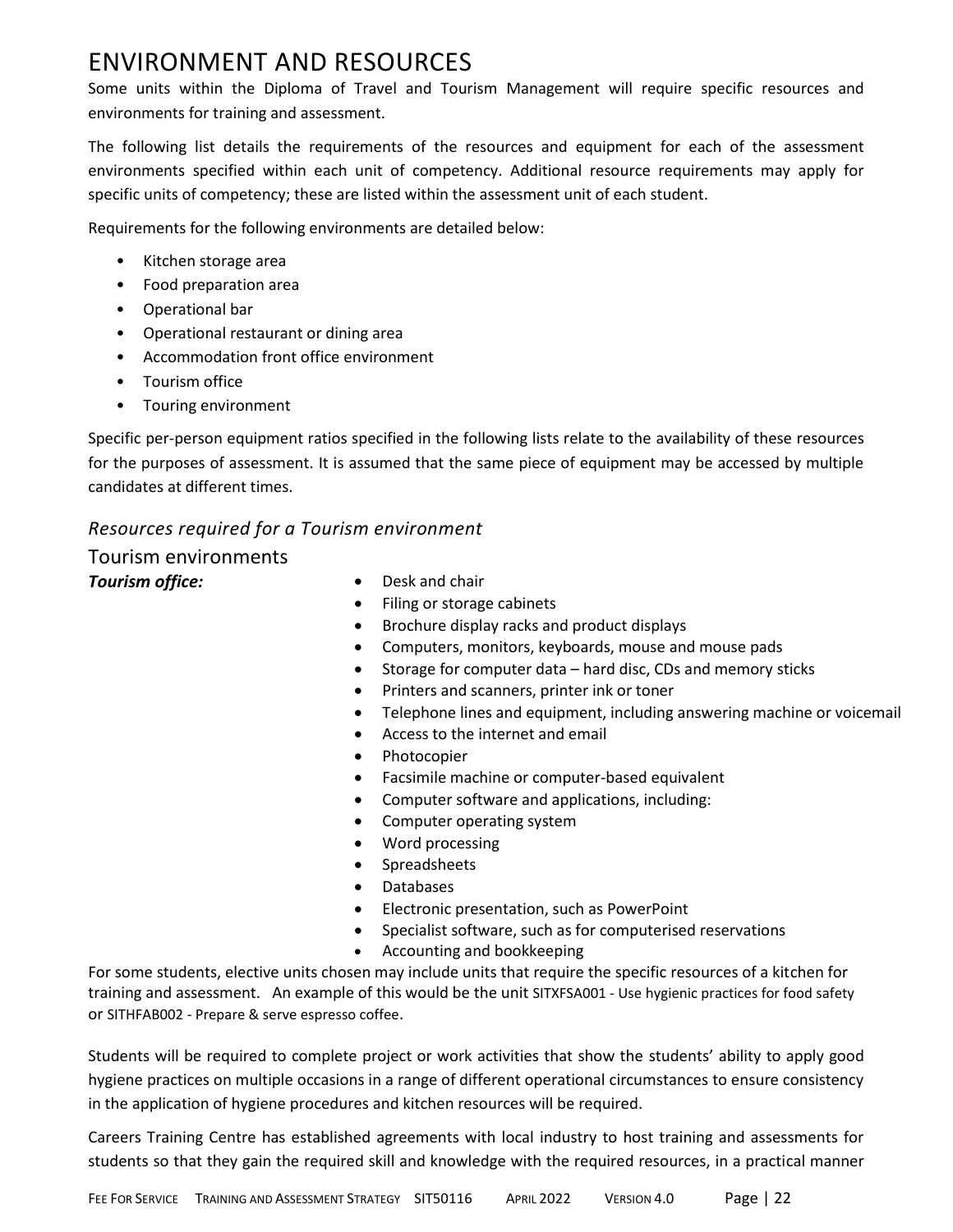and meet the requirements under the training and assessment Vocational Education and Training packing rules.

#### *Businesses who have agreed to allow Careers Training Centre host training and assessments for hospitality units within their businesses are;*

- Rainforestation Nature Park, Kuranda
- The Wildlife Habitat, Port Douglas

Listed below are the resources that may be required for units that are hospitality focused that may be found in the tourism industry.

| <b>Food Preparation Area</b><br>Kitchen storage area:                      | Designated storage areas (dry<br>Appropriate recording systems,<br>such as colour-coded food labels<br>and dairy)<br>Scales, including scales for<br>Storage trays and equipment<br>٠<br>٠<br>weighing large quantities<br>Suitable storage shelves<br>$\bullet$<br>Temperature<br>Scissors or secateurs<br>$\bullet$<br>probe/thermometer<br>Lifting and transporting<br>$\bullet$<br>Cleaning materials and separate<br>equipment, such as trolleys<br>٠<br>storage<br>Nominated delivery area<br>$\bullet$<br>Freezer<br>$\bullet$                                                                                                                                                                        |
|----------------------------------------------------------------------------|--------------------------------------------------------------------------------------------------------------------------------------------------------------------------------------------------------------------------------------------------------------------------------------------------------------------------------------------------------------------------------------------------------------------------------------------------------------------------------------------------------------------------------------------------------------------------------------------------------------------------------------------------------------------------------------------------------------|
| <b>Fixtures and large</b><br>equipment:                                    | Stainless steel benches (1.5<br>Sink<br>$\bullet$<br>m/person) or equivalent benches<br>Refrigeration unit with shelving<br>$\bullet$<br>that comply with health<br><b>Storage facilities</b><br>$\bullet$<br>department standards<br><b>Burner</b><br>$\bullet$<br>Slicing machine<br>Griller<br>٠<br>$\bullet$                                                                                                                                                                                                                                                                                                                                                                                             |
| <b>Small equipment:</b>                                                    | Assorted pots and pans<br>Sharpening steel and assorted cook's knives, including utility and bread<br>Small utensils, including fruit corers, vegetable peelers and graters<br>Sandwich cutting templates and guides<br>٠<br>Appropriate receptacles for presentation and display purposes<br>Platters, boards and trolley for presentation where required<br>٠<br>Tongs and serving utensils<br>٠<br>Colour-coded cutting boards in a material other than wood<br>Can opener<br>Cling film and aluminium foil<br>Packaging materials<br>Containers for hot and cold storage<br>Appropriate crockery<br>٠<br>Ordering/docketing system<br>Personal protective clothing, including food handler's gloves<br>٠ |
| <b>Cleaning materials and</b><br>equipment:                                | Sponges, brushes and scourers<br>Disinfectant and detergents<br>$\bullet$<br>Separate hand basin and soap<br>• Garbage bins and bags<br>dispenser<br>Hand towel dispenser                                                                                                                                                                                                                                                                                                                                                                                                                                                                                                                                    |
| <b>Accommodation Environment</b><br><b>Fixtures and room</b><br>equipment: | Various guest rooms with different sized beds e.g. twin, king-size, double,<br>queen-size, family and suite<br>Dressing tables<br>٠<br>Bed linen and pillows                                                                                                                                                                                                                                                                                                                                                                                                                                                                                                                                                 |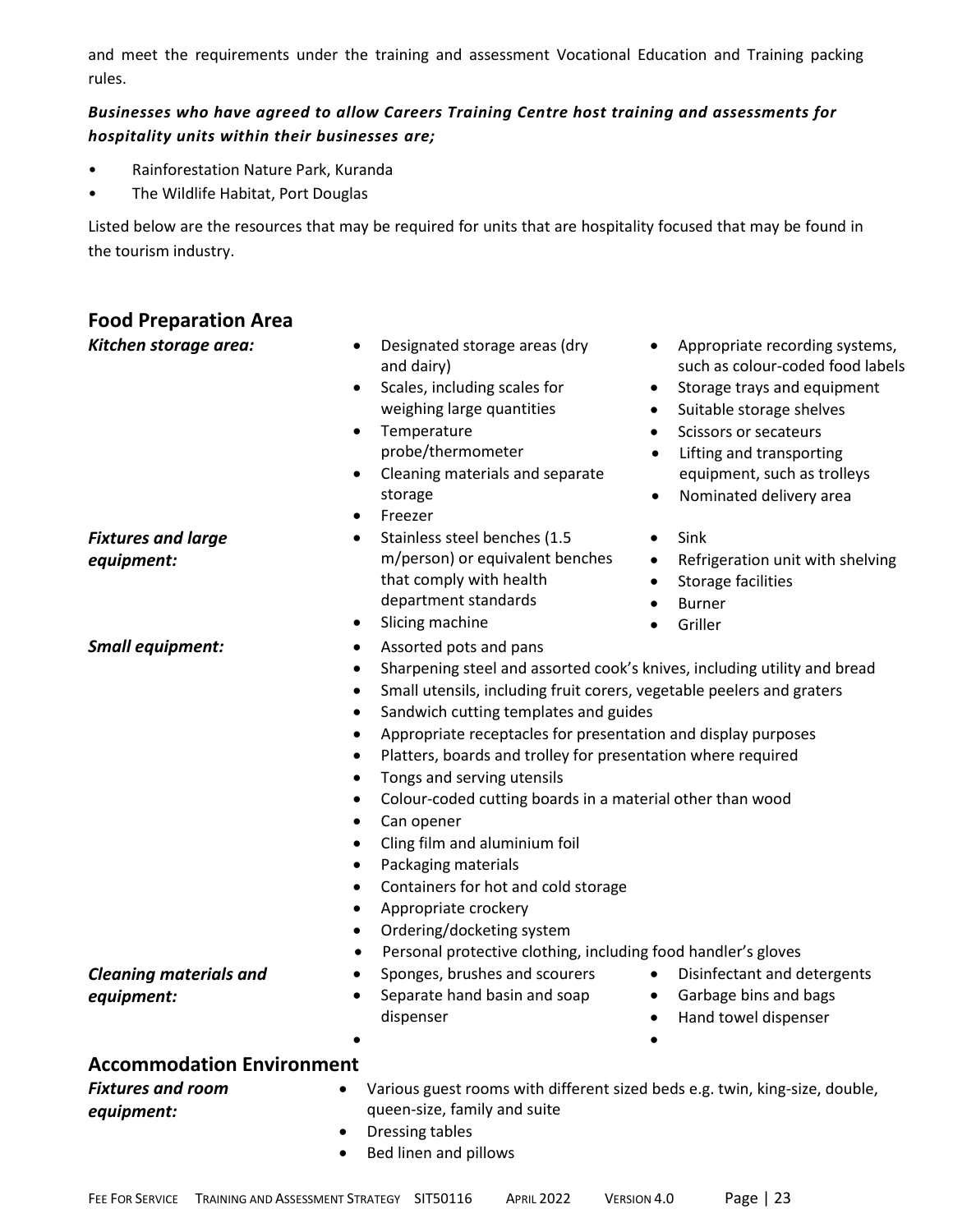- Stocked mini bar or refrigerator
- Telephone
- Chairs
- Toilet
- Vanity unit and hand basin
- Towels and bathrobes
- Toilet rolls and tissues
- Iron and ironing board
- Air conditioner or ceiling fan
- Wardrobe and coat hangers
- Wall mirrors
- Tea and coffee making facilities
- Glasses, crockery and cutlery
- Television and VCR (or DVD)
- Lamps and light fittings
- Radio or alarm clock
- Shower, bath or spa
- Toiletries, such as soap, hand lotion, shampoo and shower cap
- Promotional and guest material, including brochures
- Fire extinguishers
- Door signage and door stoppers
- Hair dryer
- Compendium, stationery and pens
- Laundry bags and lists
- Guest literature, such as directory of services, menus, information guide, street directory, television and movie guides, and mini bar list
- Waste paper bin and liners
- 
- Appropriate cleaning chemicals, detergents, deodorisers, polishes and sanitisers
- Specific cleaners, including, glass, multi-surface, cream and acid
- Range of cloths, including dry, wet, lint-free and dusting
- Toilet brush and toilet cleaning cloth
- Protective gloves
- Bucket, mop and floor rags
- Chemical hazard charts and material safety data sheets

Due to the diverse range of possible touring contexts, general resources and equipment for a touring environment are not identified here. Specific resources are identified within individual units.

As a general rule, a commercially realistic touring environment could include any:

- Destinations and places of general interest within the destinations
- Local or regional areas
- Tourist precincts
- Sites, such as natural, cultural and heritage sites and centres, museums, art galleries, industrial sites and national parks
- Remote area locations
- Attractions, such as theme parks, zoos and wildlife reserves or parks
- Camp sites
- Transportation terminals for air, cruise, rail or coach travel

#### **Cleaning equipment** • Vacuum cleaner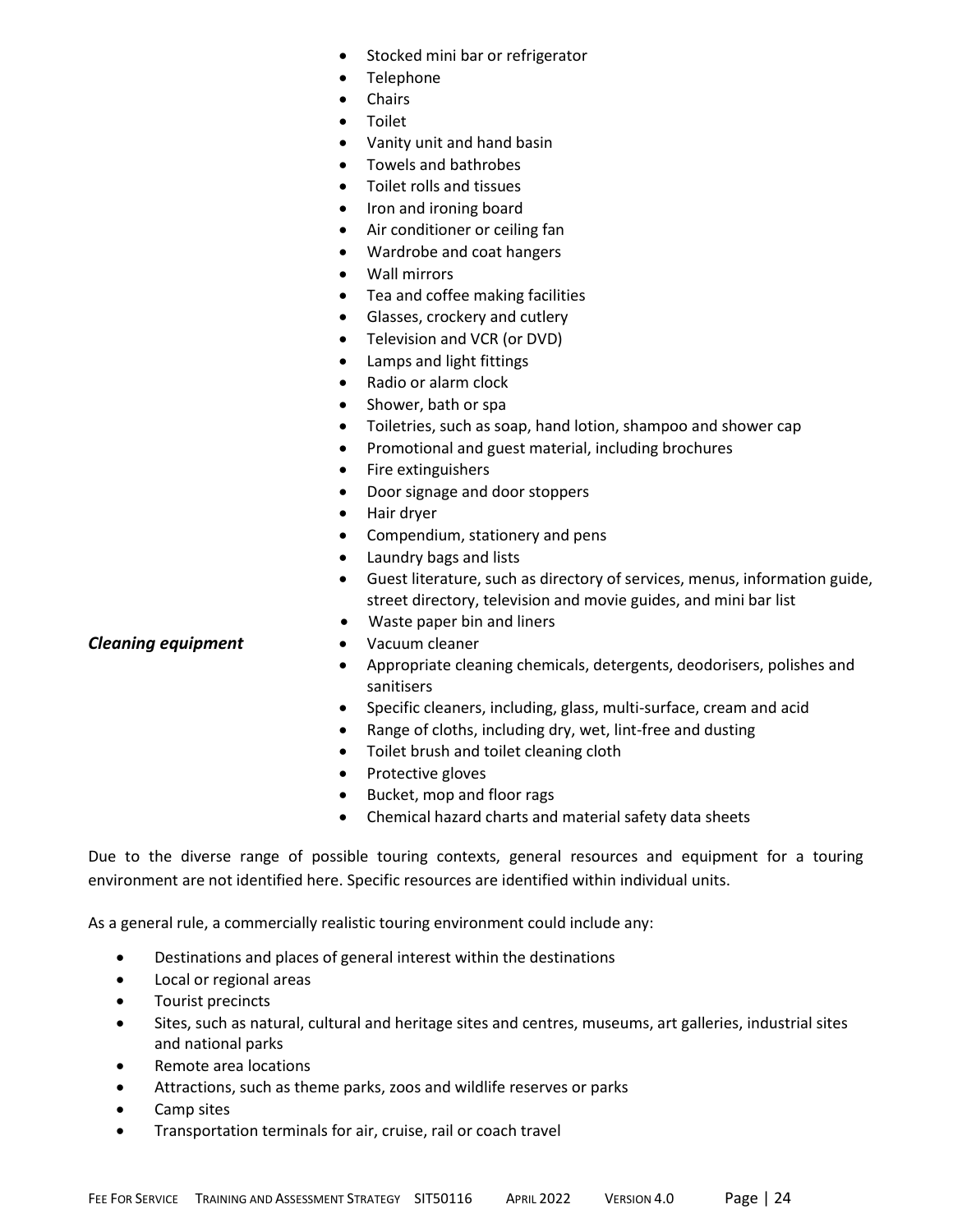- Style of tour, including walking, adventure tour, special interest tour, incentive tour, pre or postconference tour, educational tour, nature-based or Eco tour, group tour, individual tour or extended touring program
- Tour on-board any form of transportation, including coaches, vehicles, vessels and aircraft.

The operational elements of a commercial tour include use of equipment and resources and access to a work placement is an appropriate option for students who would not otherwise have sufficient access to the facilities, equipment and range of work necessary to develop and consolidate their skills to the level required of the course/qualification, for example, students not employed in the vocational area in which they are studying and students undertaking their course/qualification through an institutional pathway.

The units selected together provide a good basis for entry into the industry. The simulated workplace environment allows for realistic situations, particularly regarding multiple tasks and meeting deadlines and the work placement further enhances this.

All students will be encouraged to attend work placements if not engaged as an employee, within a variety of local tourism and hospitality related businesses that support vocational placements for students.

#### *Businesses that support vocational placements for Careers Training Centre:*

- Rainforestation Nature Park, Kuranda
- The Wildlife Habitat, Port Douglas
- The Cairns ZOOM & Wildlife Dome, Cairns
- Tropic Wings Tours, Cairns
- Australian Butterfly Sanctuary, Kuranda

All trainers and assessors have access to the units of competency, assessment guidelines and qualification packaging rules from the training package at web site:<http://training.gov.au/>

Careers Training Centre has the resources of the CaPTA Group of Companies to draw upon as a major local employer and industry tourism leader.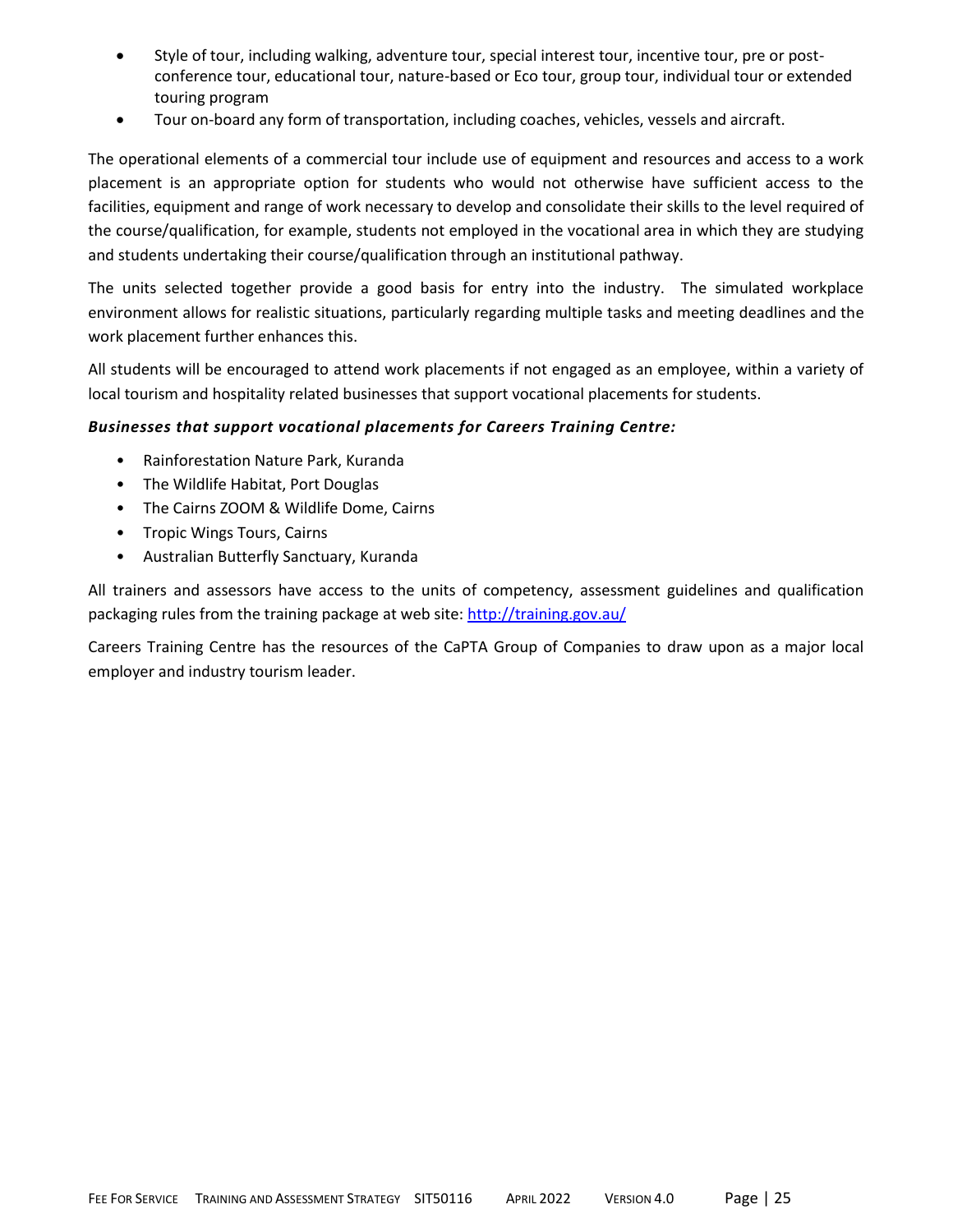## ORGANISATION POLICY, PROCEDURES MANUAL

Refer to the following Policy and Procedure Documents:

- CTC Student Handbook
- CTC Staff Policy and Procedure Handbook
- CaPTA Policy and Procedures

Industry association information, codes of conduct and accreditation information.

Documents that describe key tourism and hospitality and general workplace legislation (in plain English).

Current tourism and hospitality information (hard copy and electronic) such as sales kits, brochures, timetables, tour schedules, product manuals, supplier or destination marketing information kits, information databases and computerised reservations systems.

#### *These are links to real website resources.*

<http://toolboxes.flexiblelearning.net.au/> <http://www.industry.gov.au/SKILLS/RESOURCESANDPUBLICATIONS/Pages/default.aspx> <http://www.myfuture.edu.au/> [isc.org.au](http://www.isc.org.au/) <http://www.australianapprenticeships.gov.au/>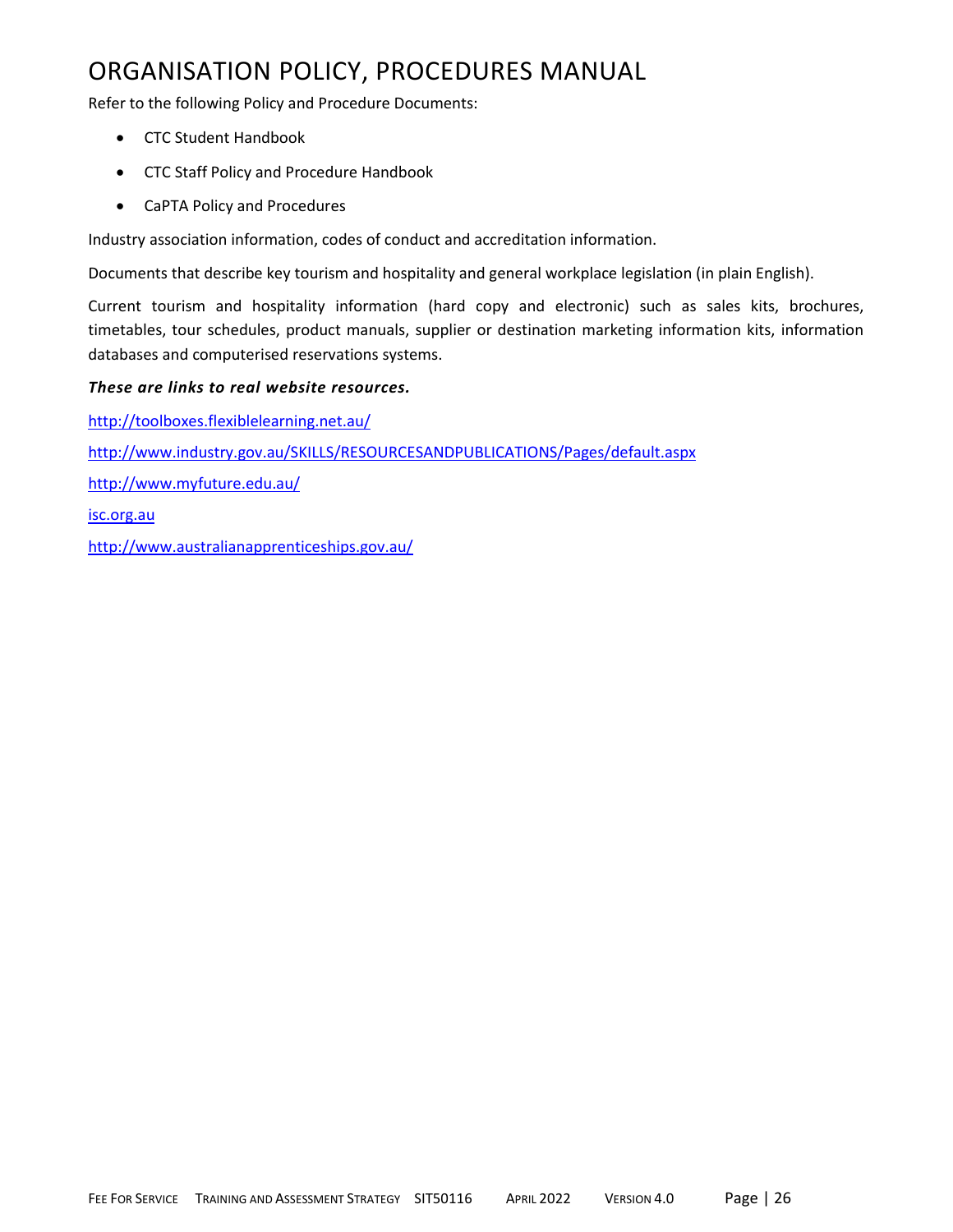## CONTINUOUS IMPROVEMENT

Continuous improvement is based upon assessment validation as per Standards for Registered Training Organisations (RTOs) 2015.

### Internal review procedure

Stakeholder's feedback is collected and analyses and information reported to the Management Team. Feedback forms are analysed monthly and yearly and reported to the Chairman as part of the monthly reporting structure. This feedback is reported back to trainers and assessors as part of the continuous improvement process monthly and used in the annual performance review for all Careers Training Centre trainers and assessors.

- All stakeholders feedback is ongoing and consistent
- Student career pathways are documented in the Student Handbook

## Student Data Storage and Security

All information is managed and held by Careers Training Centre and no third party has access to student information unless the student authorizes the release of this information or the information is released under legislative requirements as advised in student hand book and sign up procedures.

Information is secured by password security and backup information is stored in an encrypted format for student protection.

#### Student Feedback

#### **Your Feedback is really important to us!**

We really appreciate your feedback. Let us know what is important to you. We have two (2) feedback forms to be completed by students:

#### **1. AQF Survey**

On completion or withdrawal from your Certificate III in Captive Animals, Careers Training Centre has an online link for students and employers to complete their AQTF surveys. You may enter your feedback through this link. [http://mastersit.com.au/vidatek/wp/index.php/learner/rto/capta.](http://mastersit.com.au/vidatek/wp/index.php/learner/rto/capta) You can also contact us on Email [careers@capta.com.au](mailto:careers@capta.com.au) or on our Website and download a feedback form: [www.careerstrainingcentre.com](http://www.careerstrainingcentre.com/)

#### **2. CTC Student Feedback**

You can complete this feedback form online through this link [https://docs.google.com/forms/d/1oLZWCcN\\_XN\\_NuoQj](https://docs.google.com/forms/d/1oLZWCcN_XN_NuoQj-jJ18YWWmAlV3adnQv9nBWxXilc/viewform?c=0&w=1)[jJ18YWWmAlV3adnQv9nBWxXilc/viewform?c=0&w=1](https://docs.google.com/forms/d/1oLZWCcN_XN_NuoQj-jJ18YWWmAlV3adnQv9nBWxXilc/viewform?c=0&w=1)

If you are concerned about something or wish to identify things we can change or improve a feedback form or questionnaire can be completed. We will ask you several times during the time you spend completing training with us to give us formal feedback. What was good / what was not? Feedback and guestionnaires are part of maintaining consistency and best practices for us, so we take them very seriously. We encourage all students to provide feedback and have feedback forms available for students and employers to complete.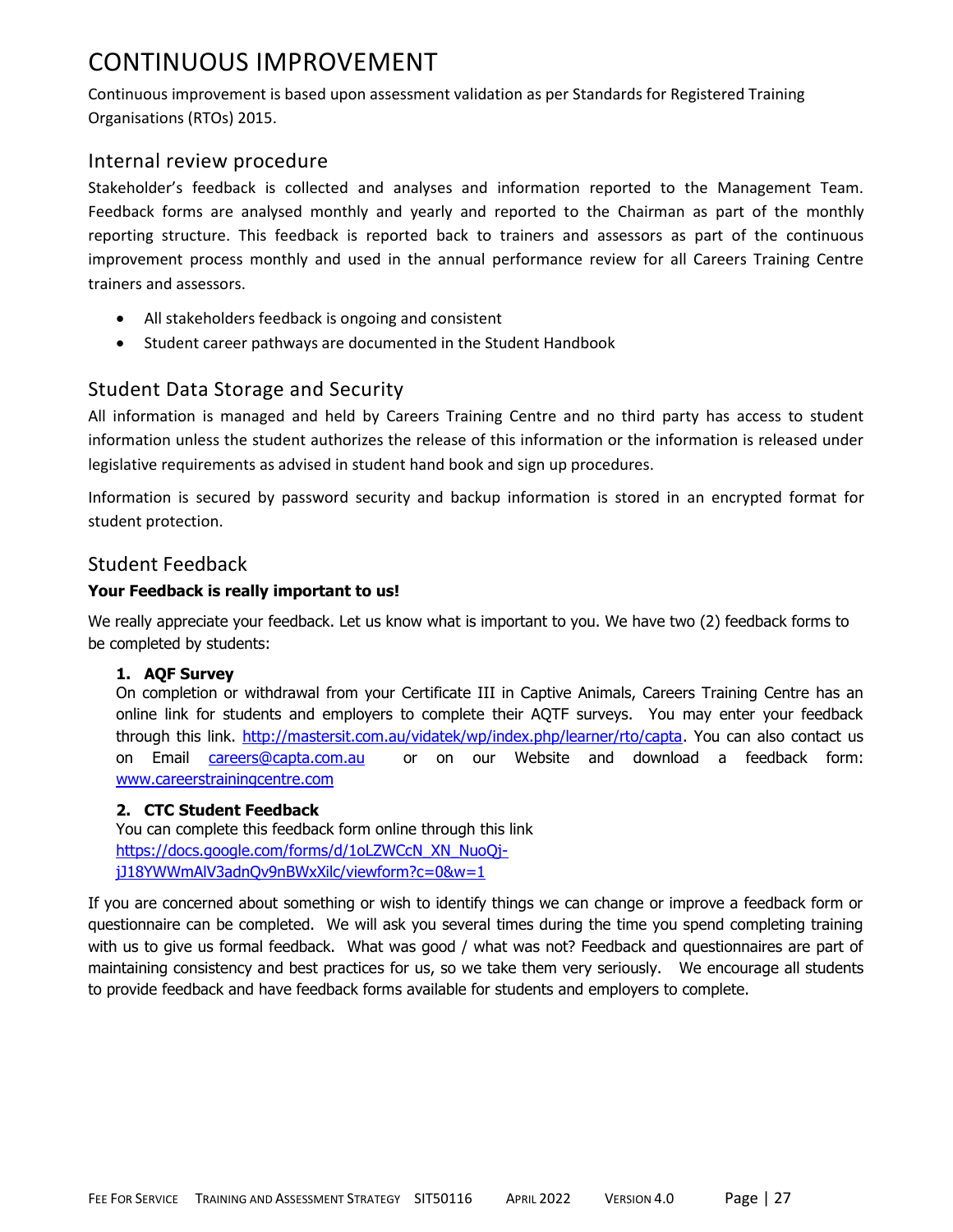## What is assessment validation?

Assessment validation involves 'reviewing, comparing and evaluating assessment processes, tools and evidence contributing to judgements made by a range of assessors against the same standards'.

#### *What are the benefits*

Assessment validation facilitates processes leading to consistent and valid assessment. In particular, validation activities:

- Ensure that assessment strategies meet the needs of clients;
- Facilitate the professional development of assessors;
- Enable enterprises and other stakeholders to contribute to assessment processes;
- Provide a means of gathering feedback and identifying ways of improving assessment processes;
- Facilitate consistent interpretation of competency standards;
- Foster the development of informal networks and provide assessors with access to up-to-date information about what is happening in their industry;
- Help assessors working across the industry to apply consistent standards and make consistent judgements.

These processes build assessors' confidence and industry acceptance of the outcomes of the national training system.

**Validation is a quality review process.** It involves checking that the assessment tool produced valid, reliable, sufficient, current and authentic evidence to enable reasonable judgements to be made as to whether the requirements of the relevant aspects of the Training Package or accredited course have been met. It includes reviewing and making recommendations for future improvements to the assessment tool, process and / or outcomes. (Source: Standards for Registered Training Organisations (RTOs) 2015)

Assessment validation includes, but goes beyond, assessment moderation and includes Industry Consultation.

#### Industry consultation

Those consulted must be current in the industry and the consultation should have a clear impact on the strategy for training and assessment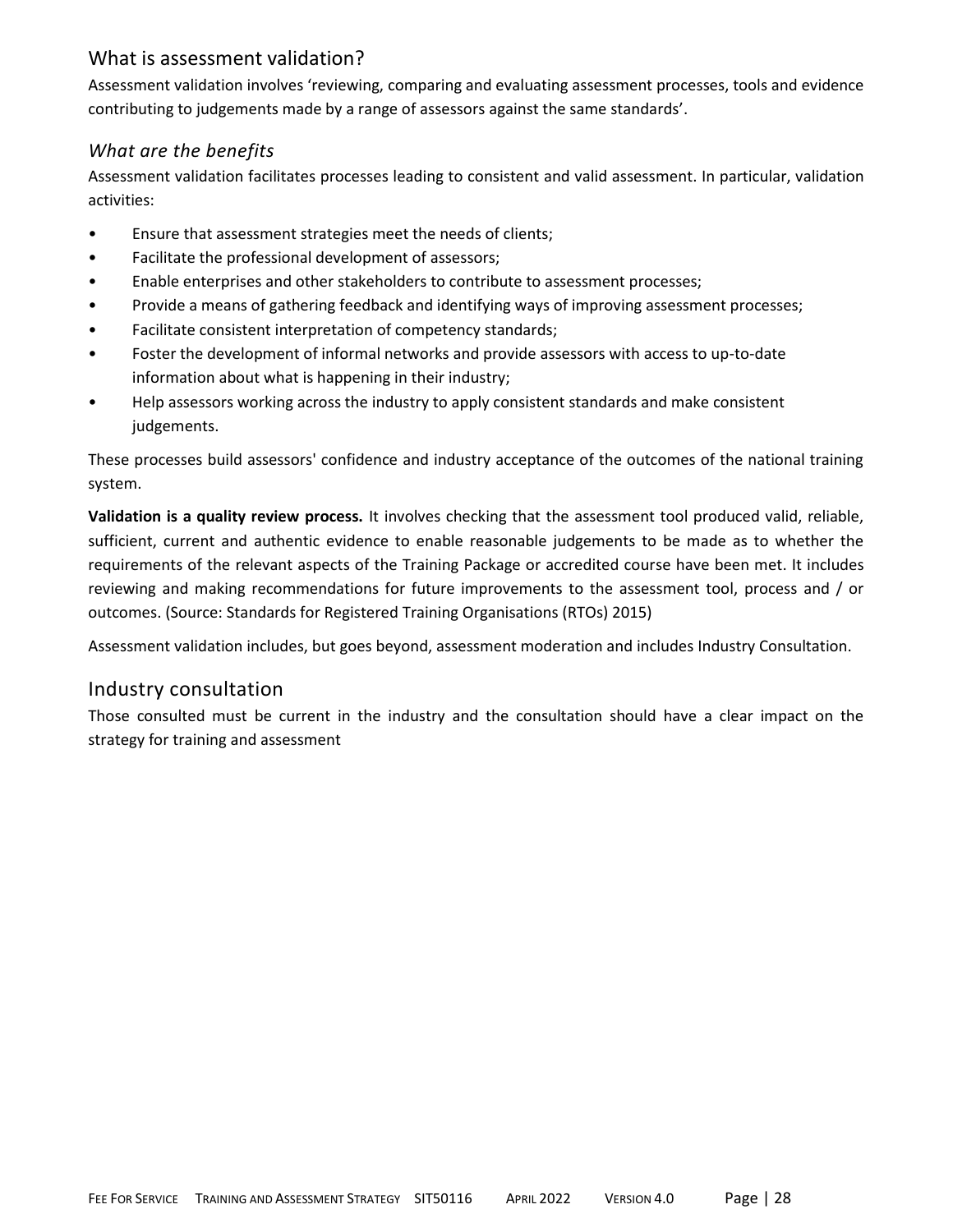#### Validation

Training and assessment strategies and assessment items are reviewed annually by industry personnel as well other stakeholders, including other trainers and assessors and comments for continual improvements are noted.

#### **ASSESSMENT Validation Process**

Training and assessment strategies and assessment items are reviewed annually by industry as well as other trainers and assessors for continual improvements.

Industry representatives consulted in developing the training and assessment strategy. Careers Training Centre ensures that industry representatives are current within the industry and that the consultation has formed part of the development of the strategy for training and assessment.

| Mobile:<br>Telephone:<br>Email:<br>Web: |
|-----------------------------------------|
|                                         |
|                                         |
|                                         |
|                                         |
| Mobile:                                 |
| Telephone:                              |
| Email:                                  |
| Web:                                    |
| Mobile                                  |
| Telephone                               |
| Email                                   |
| Web                                     |

The units selected combined with the required industry based practical skills together provide a good basis for entry into the industry.

The simulated workplace environment allows for realistic situations, particularly regarding multiple tasks and meeting deadlines and industry time frames within the work placement further enhances this.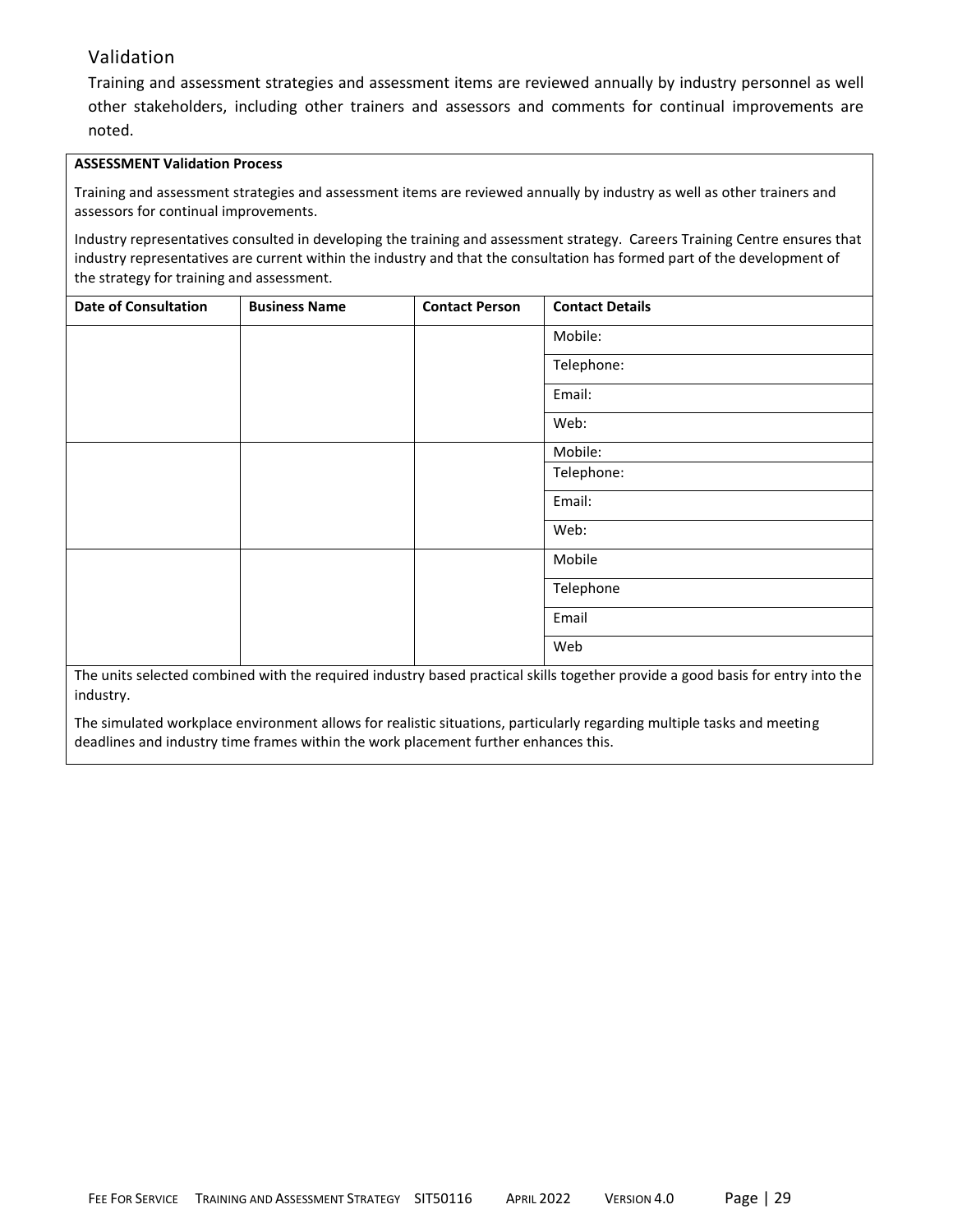## Moderation

At Careers Training Centre, moderation is a quality assurance process directed at ensuring that assessments are marked with accuracy, consistency and fairness. Moderation can be effected through several methods and is part of the Quality Assessment Cycle. It includes the entire assessment event, including the design and postevent analysis of the fitness of the assessment of student learning.

Moderation is required for every assessment which involves a degree of subjectivity.

- Assessments are designed so that they are clearly linked to the intended learning outcomes;
- Pre-marking meetings or other activities are undertaken to ensure that assessors are able to clarify their understanding of the assessment criteria;
- Assessment criteria are clearly communicated to students, both in the pre-assessment phase and also when providing feedback; and
- Assessments are subject to regular review: their frequency, style and the relative success rate of students are appraised as a regular part of the improvement cycle.

#### **Moderation of Assessment**

Moderation is conducted annually with other trainers and assessors as part of the moderation process. All assessment instruments are reviewed to ensure they are appropriate for the units of competency and reflect information contained in the elements, performance criteria, range of variables and evidence guide.

| Date of review | <b>Business Name</b> | <b>Contact Person</b> | <b>Contact Details</b> |
|----------------|----------------------|-----------------------|------------------------|
|                |                      |                       | Mobile                 |
|                |                      |                       | Telephone              |
|                |                      |                       | Email:                 |
|                |                      |                       | Web:                   |
|                |                      |                       | Mobile                 |
|                |                      |                       | Telephone              |
|                |                      |                       | Email:                 |
|                |                      |                       | Web:                   |
|                |                      |                       | Mobile                 |
|                |                      |                       | Telephone              |
|                |                      |                       | Email:                 |
|                |                      |                       | Web:                   |
|                |                      |                       | Mobile                 |
|                |                      |                       | Telephone              |
|                |                      |                       | Email:                 |
|                |                      |                       | Web:                   |
|                |                      |                       |                        |

The units selected combined with the required industry based practical skills together provide a good basis for entry into the industry.

The simulated workplace environment allows for realistic situations, particularly regarding multiple tasks and meeting deadlines and industry time frames within the vocational work placement further enhances this.